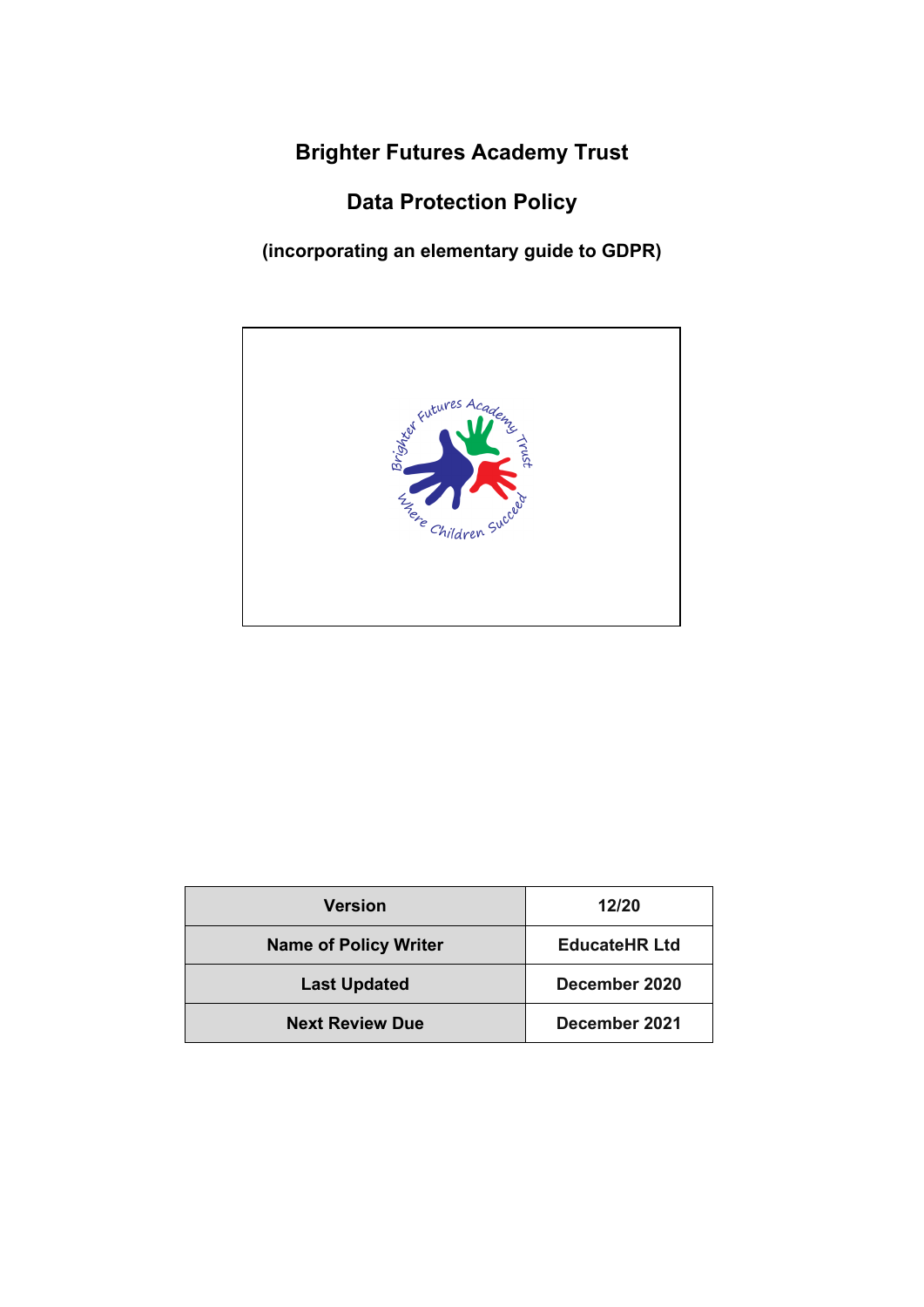# **Contents**

# Page

<span id="page-1-0"></span>

| 1. |     |  |
|----|-----|--|
| 2. |     |  |
| 3. |     |  |
| 4. |     |  |
| 5. |     |  |
| 6. |     |  |
| 7. |     |  |
| 8. |     |  |
| 9. |     |  |
|    |     |  |
|    |     |  |
|    |     |  |
|    |     |  |
|    |     |  |
|    |     |  |
|    |     |  |
|    |     |  |
|    | .20 |  |
|    |     |  |
|    |     |  |
|    |     |  |
|    |     |  |
|    |     |  |
|    |     |  |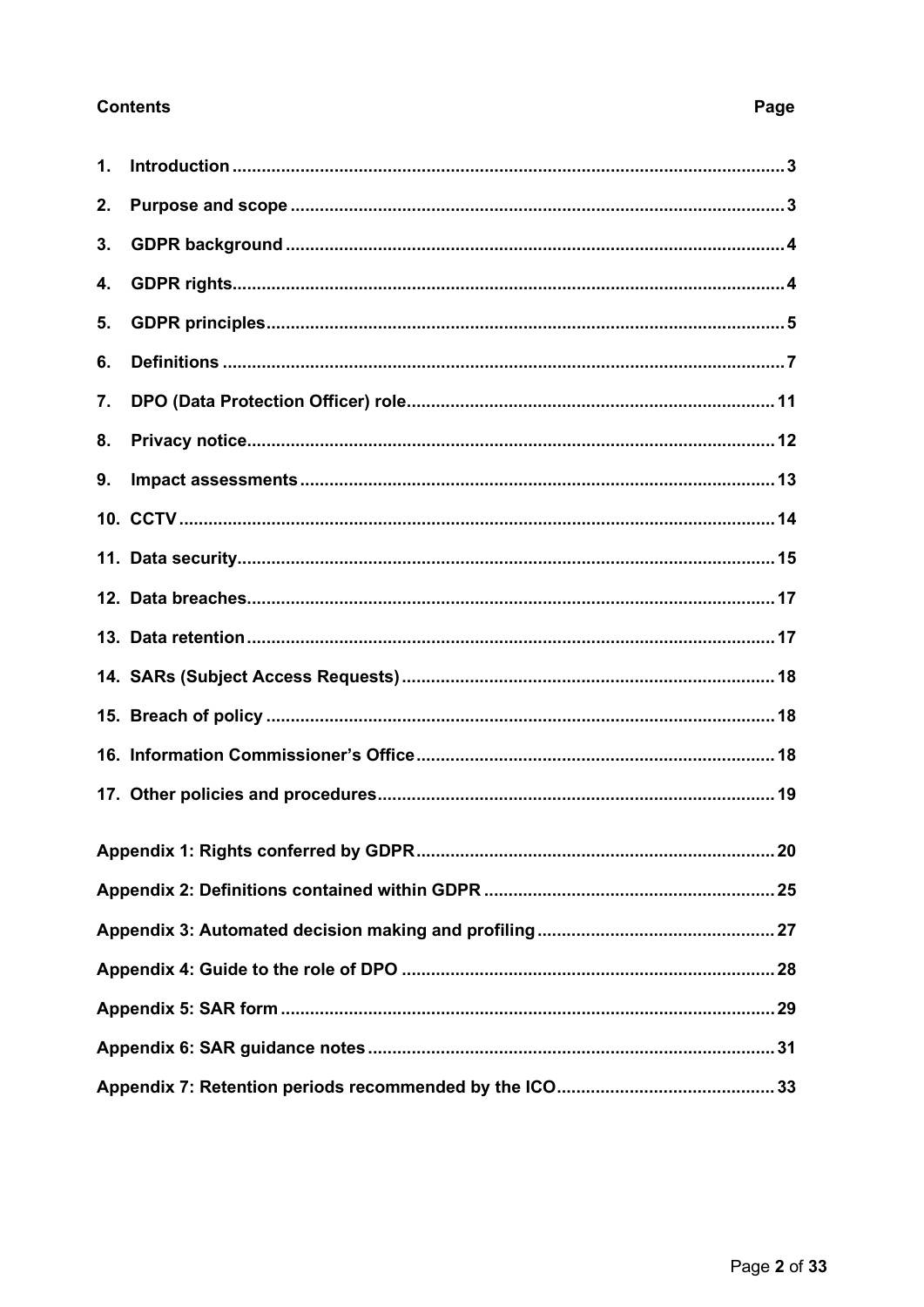## **1. Introduction**

- 1.1 It is necessary for the academy to collect certain information, or data, relating to those persons with whom it engages, to enable it to function in an effective manner. Such data will necessarily include **personal data** and, in certain circumstances, **sensitive (or special category) data** (these concepts being defined later in this policy).
- 1.2 In addition to its own immediate requirements the academy may be obliged by law to collect certain specified information to comply with the requirements of relevant central government departments.
- 1.3 The academy is registered as a **data processor** (again further defined later in the policy) meaning that it is legally responsible for handling (defined as both storing and processing) such information in accordance with legislation.
- 1.4 Those individuals whose personal data is likely to be processed by the academy will for the most part fall within one of two principal categories, namely **workforce** (this term may, for these purposes, include governors and trainees etc as well as paid employees) and **pupils/students**. The data held for these two categories of individuals will necessarily be of a different nature.
- 1.5 Additional categories of persons for whom such data may possibly also be held are likely to include individuals such as parents/carers, volunteers and, in certain circumstances, external contractors and/or consultants plus any other persons either providing services to, or receiving services from, the academy.
- 1.6 All personal information held by the academy will be stored and handled in accordance with relevant legislation including (but not limited to) the following:
	- The General Data Protection Regulation (GDPR)
	- The Data Protection Act 2018 (DPA)
	- The Freedom of Information Act 2000 (FOI).
- 1.7 In the event of the academy contracting with third parties (such as payroll providers, external HR resource providers and recruitment agencies etc) who are required to process personal data appropriate measures will be taken to ensure that the third party is compliant with relevant aspects of GDPR.
- 1.8 Observance of the preceding clause will involve additional responsibilities if any data is held in, or transferred to, any country which is not within the European Economic Area (EEA) and this could potentially include the use of cloud-based service providers or web hosting services registered outside the EEA, or even, at least in theory, emailing parents (or third parties) similarly located.
- 1.9 The academy will also have regard for guidance issued by The Information Commissioner's Office (ICO) (whose contribution to this policy is acknowledged) including 'Overview of the General Data Protection Regulation (GDPR)' and 'Preparing for the General Data Protection Regulation (both issued in 2017). Contact details for the ICO are provided in section 16 of this policy.

## <span id="page-2-0"></span>**2. Purpose and scope**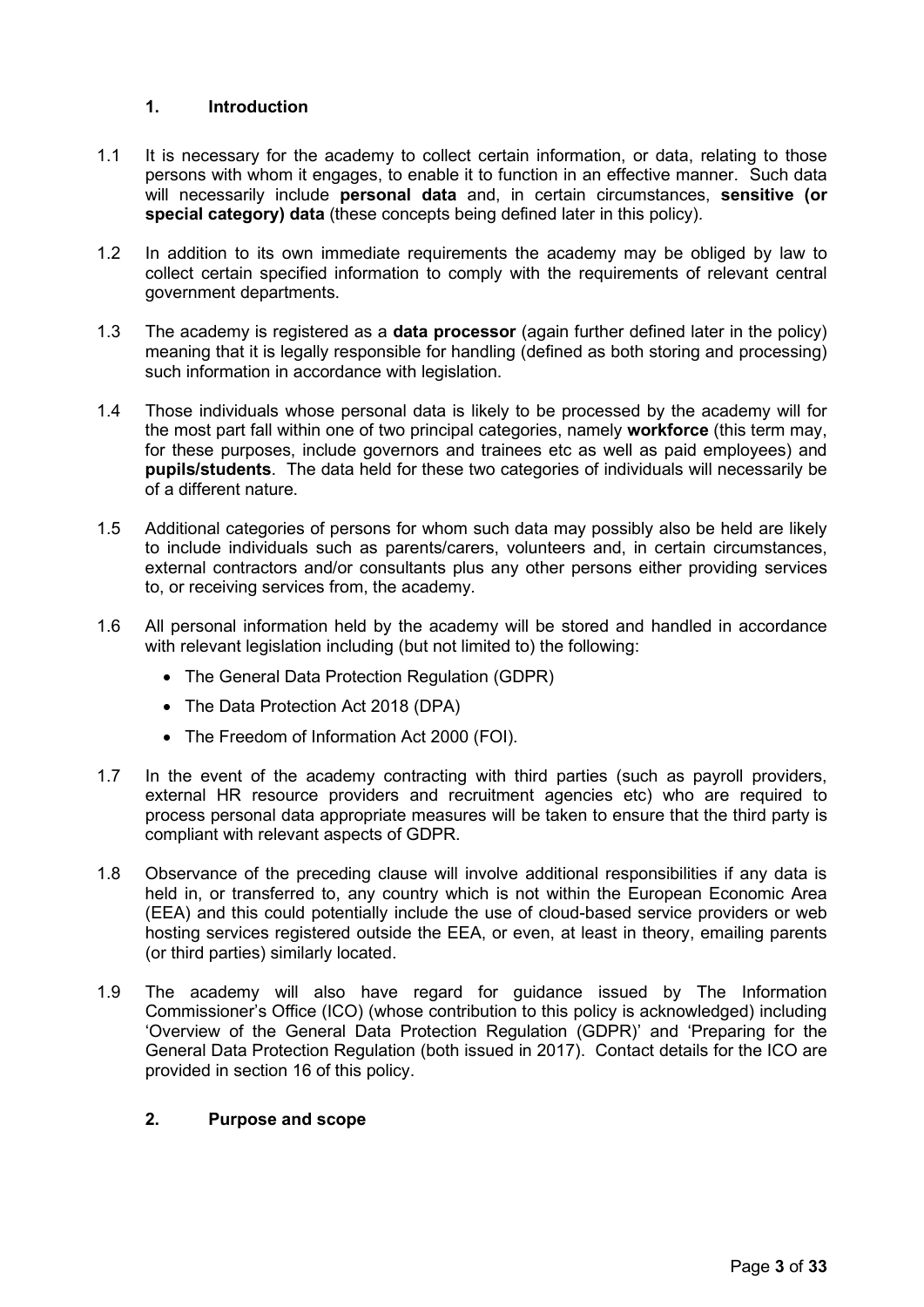- 2.1 In the course of their work many academy employees will be required to take part in the acquisition, recording, handling, storage, and processing of personal data and this must always be in accordance with relevant legislation as outlined above.
- 2.2 This policy will help those employees to understand the meaning and significance of such legislation in relation to assisting the performance of the practical duties of their employment.
- 2.3 This policy will also clarify individual employee responsibilities as a means of ensuring that the academy (as the data processor) always remains compliant with the law.
- 2.4 Similarly, the academy will ensure that (in addition to those employees directly involved in the handling (etc) of data) all members of staff, governors, volunteers, trainees, external contractors and/or consultants and any partners of the academy who may have access to any personal data will receive appropriate information and/or training to make them fully aware of their individual and corporate responsibilities in this regard.
- 2.5 Such training will include making all employees (and others listed in the preceding clause) aware that breaches of data protection legislation have the potential to expose both the individual and the responsible organisation to possible legal action (both criminal and civil).

## <span id="page-3-0"></span>**3. GDPR background**

- 3.1 The General Data Protection Regulation (GDPR) is a regulation in European Union (EU) law which represents a new framework for data protection and privacy legislation throughout the EU. It replaced the previous (1995) data protection directive, upon which current UK law is based.
- 3.2 The primary aim of GDPR was to give control over personal data back to individual citizens and residents of the EU by conferring certain protections on all (in the form of a new set of 'digital rights') whilst additionally addressing the issue of export of personal data outwith the EU.
- 3.3 GDPR extended the scope of EU data protection law to all foreign companies processing data of EU residents and thus provided for harmonisation of data protection regulations throughout the EU.
- 3.4 GDPR was adopted by the EU on 27 April 2016 and became enforceable by the Information Commissioner's Office (ICO) from 25 May 2018 in the UK, on completion of a transition period lasting two years which was agreed by the constituent countries of the EU.
- 3.5 GDPR has therefore been directly applicable from the above date, upon which it replaced pre-existing UK legislation, principally the Data Protection Act 1998 (although a parallel Data Protection Act 2018 subsequently enshrined this legislation in UK law to ensure its continuing relevance following Brexit).
- 3.6 The inception of GDPR represented a significantly stricter data protection regime with severe penalties for non-compliance potentially reaching to 4% of worldwide turnover or €20 million, whichever is higher.

## <span id="page-3-1"></span>**4. GDPR rights**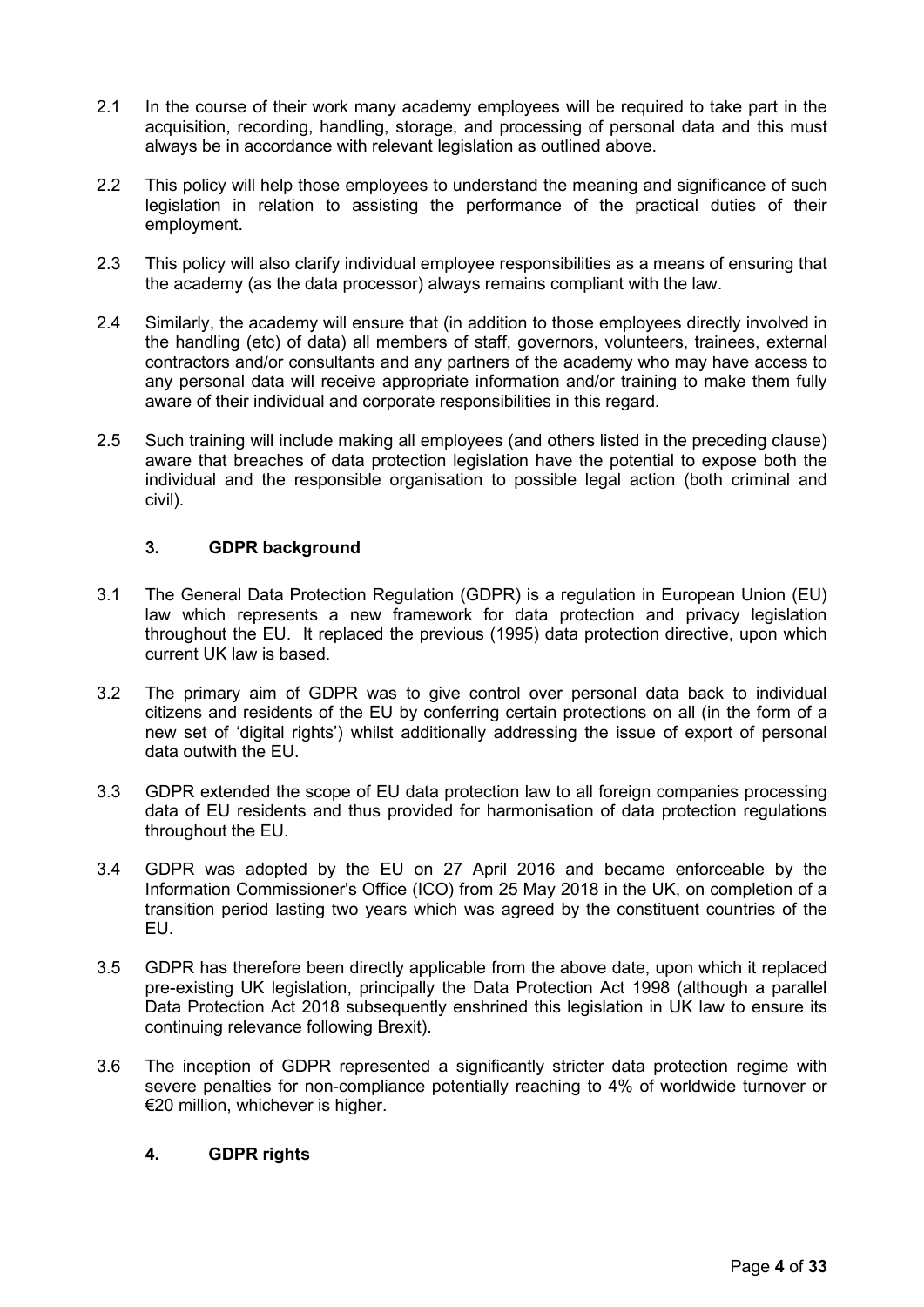- 4.1 GDPR confers certain rights on an individual. These rights (which, in comparison with the pre-existing DPA, are either new or enhanced) are itemised in further detail in Appendix 1 and include the following:
	- the right to be informed
	- the right of access
	- the right to rectification
	- the right to erasure
	- the right to restrict processing
	- the right to data portability
	- the right to object.

## <span id="page-4-0"></span>**5. GDPR principles**

- 5.1 Under GDPR, the data protection principles set out the main responsibilities for organisations. These six guiding principles (outlined below) are not dissimilar to those contained within the pre-existing version of the DPA, although with some added detail.
- 5.2 In relation to personal data, these principles are that this must be:
	- i. processed lawfully, fairly and in a transparent manner
	- ii. collected for specified, explicit and legitimate purposes and not further processed in a manner that is incompatible with those purposes (although further processing for: archiving purposes in the public interest; scientific or historical research purposes; or statistical purposes; is not considered to be incompatible with the initial purposes)
	- iii. adequate, relevant and limited to what is necessary (in other words proportionate) in relation to the purposes for which it is processed
	- iv. accurate and, where necessary, kept up to date: every reasonable step must be taken to ensure that personal data that is inaccurate, having regard to the purposes for which it is processed, is rectified (or, if more appropriate, erased) without delay
	- v. kept in a form which permits identification of data subjects for no longer than is necessary for the purposes for which their data is processed, although once again personal data may be stored for longer periods (subject to implementation of the appropriate technical and organisational measures required by GDPR in order to safeguard the rights and freedoms of individuals) insofar as it may be processed solely for: archiving purposes in the public interest; scientific or historical research purposes; or statistical purposes.
	- vi. processed in a manner that ensures appropriate security of the personal data (including protection against unauthorised or unlawful processing and against accidental loss, destruction or damage) using appropriate technical or organisational measures.
- 5.3 One significant addition to historic DPA principles is imposed by GDPR, and this is the issue of accountability. This links to the allied concepts of 'privacy by design' and 'privacy by default', which should represent axiomatic considerations in all aspects of data protection.
- 5.4 The principles of privacy by design, and privacy by default, should be observed throughout, and this implies building such considerations into data processing operations and systems from the outset, rather than taking account of data protection as an afterthought.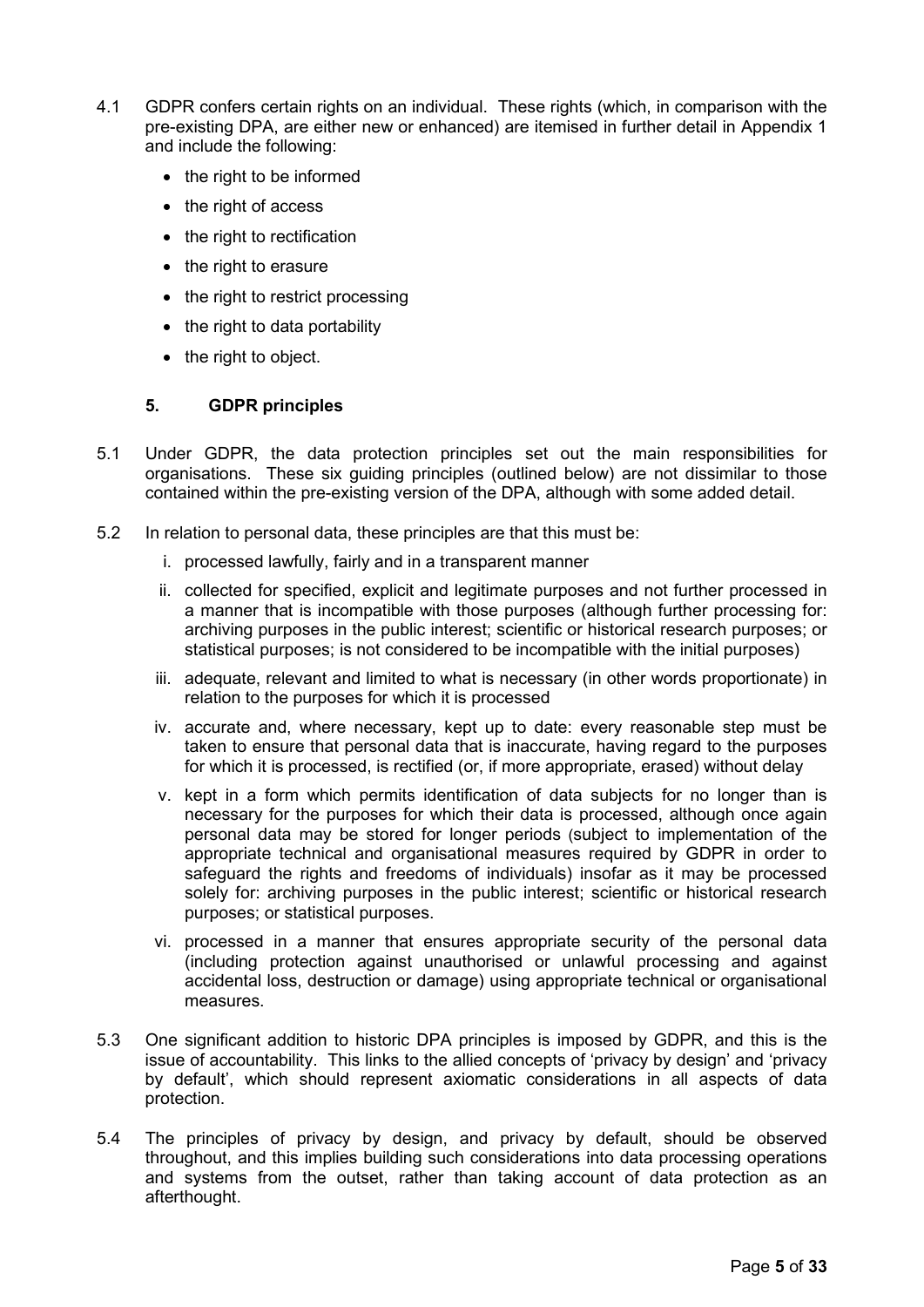- 5.5 In relation to transparency, GDPR specifies that the organisation which processes (which includes merely holding) personal data will 'be responsible for, and be able to demonstrate, compliance with the principles', therefore the academy (the data controller, as defined below) is required to document and evidence compliance, and this represents a significant difference from DPA 1998.
- 5.6 The academy will uphold the principles of accountability and transparency by documenting decisions taken in relation to a processing activity to satisfy the above requirement, which will be addressed by the academy undertaking to put in place and maintain:
	- appropriate technical and organisational measures to ensure that data is processed in line with the principles set out in GDPR, and that such adherence is clearly evidenced
	- comprehensive and transparent privacy policies and notices (the availability of which will be freely advertised)
	- internal records of processing activities which will include details of the following:
		- i. the justification under which any personal data is held and the purpose of data processing relative to each respective justification
		- ii. the various categories of personal data held
		- iii. retention schedules for these various categories of data
		- iv. details of any (third party) recipients of personal data
		- v. itemisation of technical and organisational security measures in place
		- vi. details (where applicable) of transfers to non-EEA (European Economic Area) countries, including documentation of appropriate transfer mechanism safeguards in place.
- 5.7 In relation to the processing of personal data it is anticipated that in relation to data obtained and held for pupils/students (and their parents/carers) the justification for such processing will almost invariably be a requirement to carry out obligations under the academy's duty to provide educational provision, whereas in relation to data obtained and held for the academy's workforce the justification for such processing will almost invariably be a requirement to carry out obligations under employment law (applicable to staff members holding a contract of employment) and/or other legal obligation (applicable to governors etc).
- 5.8 These justifications (the basis on which the data is legitimately processed) will be documented in the academy's privacy notice (which will appear on the academy's website, by which means it will be freely available to interested parties) and the academy's information asset register will also be annotated to reflect this understanding.
- 5.9 Certain information which schools may previously have habitually gathered (either with or without valid consent) may be peripheral to business needs and in the event that such data is held the academy will therefore require either to obtain suitably informed consent (if a sound case can be made for the material currently held to be retained) or to delete such material from the information asset register. Examples of such information might include data obtained from parents in relation to checking eligibility for free school meals etc, although it should be noted that any financial records linked to pupils or parents may require to be retained for seven years in accordance with legal regulations.
- 5.10 If the academy is unclear about the range and extent of personal data held it may be appropriate to undertake an audit of relevant information to clarify both the extent and type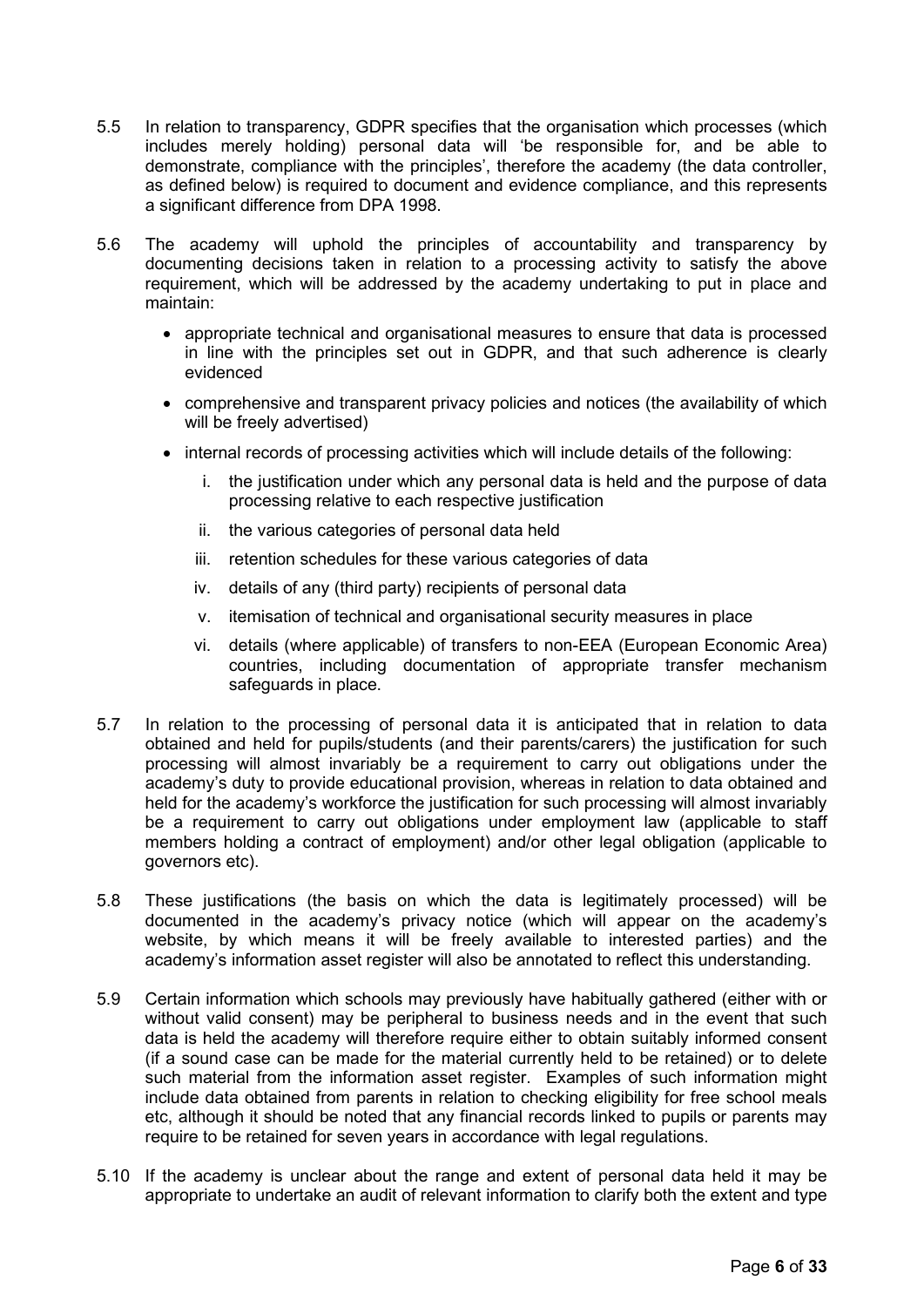of data on record, and to assess whether all such data is up to date (and/or obtained by legitimate means), before coming to a decision as to which categories of data can be lawfully processed, cleaned up or deleted in accordance with GDPR legislation.

- 5.11 Where deletion of superfluous data requires to be undertaken, care must be taken as this can prove problematic in certain IT systems, and staff carrying out this task must always be alert to such issues. Similarly, when uploading information to the school website staff must always be considerate of any metadata or deletions which could be accessed in documents and images on the site.
- 5.12 Anonymisation of records (such as assessment records of pupils) may be desired, as a means of preserving the facility to compare performance over several years, but once again this can cause similar technical difficulties.
- 5.13 Irrespective of the above caveats, the academy recognises its responsibilities under GDPR to observe the principles of data protection by limiting the volume of personal data held to the justifiable minimum.
- 5.14 The academy will endeavour to carry out its duties in this regard by encouraging an ethos of transparency and openness whilst continuously monitoring efficiency and security by means of appropriate challenge.

## <span id="page-6-0"></span>**6. Definitions**

- 6.1 All of the following (abbreviated) definitions are of relevance to the understanding of this policy. A more extensive list of unabridged definitions from GDPR appears in Appendix 2 – some, but by no means all, of the additional terms defined in the appendix may also feature within the text of this policy.
- 6.2 **Data** means information which is:
	- held on computer (or otherwise recorded with the intention that it will be put on computer at a later date)
	- contained in a paper-based filing system (or kept in hard copy with the intention that it will be added to such a system at a later date)
	- part of an 'accessible record' this includes education records.
- 6.3 **Personal data** means any information relating to an identifiable living individual (the **data subject** – defined below).
- 6.4 **Identifiable** refers to a person who can be identified, directly or indirectly, by reference to information which the data controller holds. Identification may be possible through an identifier (such as a name or an identification number) or may relate to factors specific to the physical, physiological, genetic, mental, economic, cultural or social identity of that person. The possibility of such identification will be relevant to much of the personal information held by the academy, whether on computer or in paper files, and the definition of personal data may also, in certain circumstances, be applicable to pseudonymised data.
- 6.5 Examples of personal data (that from which an individual might readily be identified) which are most likely to be of relevance to schools include the following:
	- salary and bank account details of employees held either on computer or in a manual filing system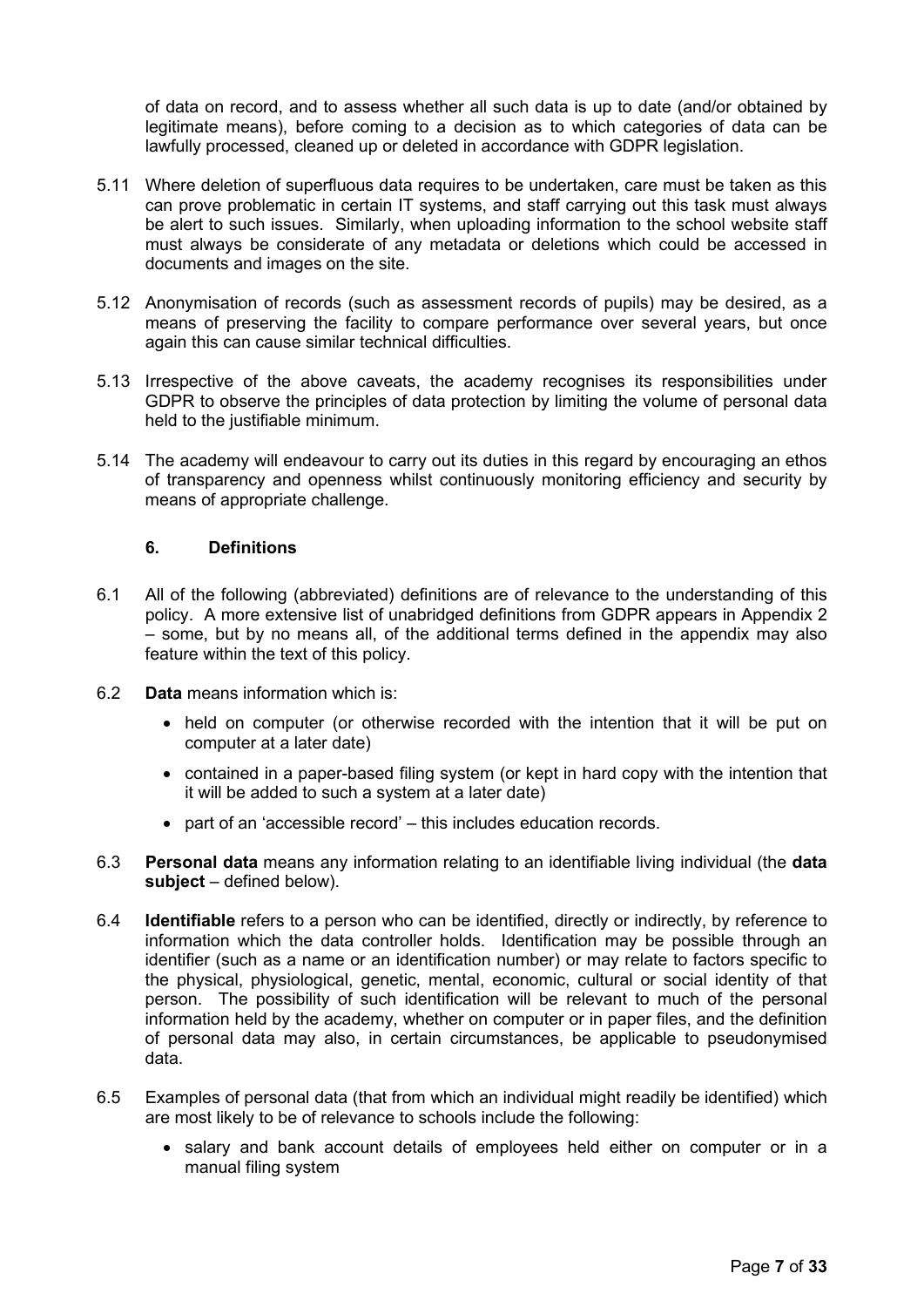- an email about an incident which names a member of staff or a pupil (or members of a pupil's family)
- a line manager's records which contain reference to named members of staff
- a line manager's notebook containing information on only one individual, but where there is an intention to put that information on file
- a set of completed application forms
- any other information which is in (or is likely to come into) the possession of the data controller and which includes an expression of opinion about the individual and any indication of the intentions of the data controller, or any other person, in respect of the individual.
- 6.6 In terms of data, GDPR further differentiates (as did DPA 1998) between personal data and 'sensitive' (in DPA terminology) personal data (referred to in GDPR as '**special category data**'). In general, organisations require stronger grounds of justification on which to process sensitive (special category) data than they require to process 'regular' (personal) data, as such data warrants additional protection.
- 6.7 Special category (or sensitive) data is defined within GDPR in a broadly similar manner to that previously outlined in DPA 1998. This terminology is specifically applicable to (the processing of) personal data concerning an individual's health (such as details of sickness absence records or occupational health referrals) or that which reveals (for instance) racial or ethnic origin, sexual orientation or activities, religious or philosophical beliefs, political affiliations or opinions, membership of a trade union, or criminal proceedings or convictions. It also includes the processing of biometric or genetic data (the former being of specific relevance to many schools).
- 6.8 A **data subject** means a living individual who is the subject of personal data, and who can be identified by means of that data.
- 6.9 Data **processing** means any operation performed on personal data and this refers to obtaining, recording or holding such information, or carrying out any operation on the data such as using, reviewing, amending or deleting information. In other words, it includes all activities related to data, including storage. **It is the employer's responsibility to identify a lawful basis for processing under GDPR**.
- 6.10 Every individual school which is regarded as being a public authority (and this will be applicable to all maintained schools and academies) is required under GDPR to appoint a named individual as its **data protection officer** (DPO), whose role (further defined in the following section) is to be responsible for all aspects of data protection within the academy.
- 6.11 Every public authority is deemed to be its own data controller (so in the case of the academy the data controller is the organisation itself, therefore no individual need be appointed to that position). A **data controller** is authorised to determine, either alone or jointly with others, the purposes and means of processing personal data (as opposed to a data processor, who processes personal data on behalf of a data controller).
- 6.12 A **data processor**, who is responsible for the actual processing of personal data on behalf of a data controller, is placed under specific legal obligations by GDPR. These include, for example, the requirement to maintain records of personal data and of processing activities.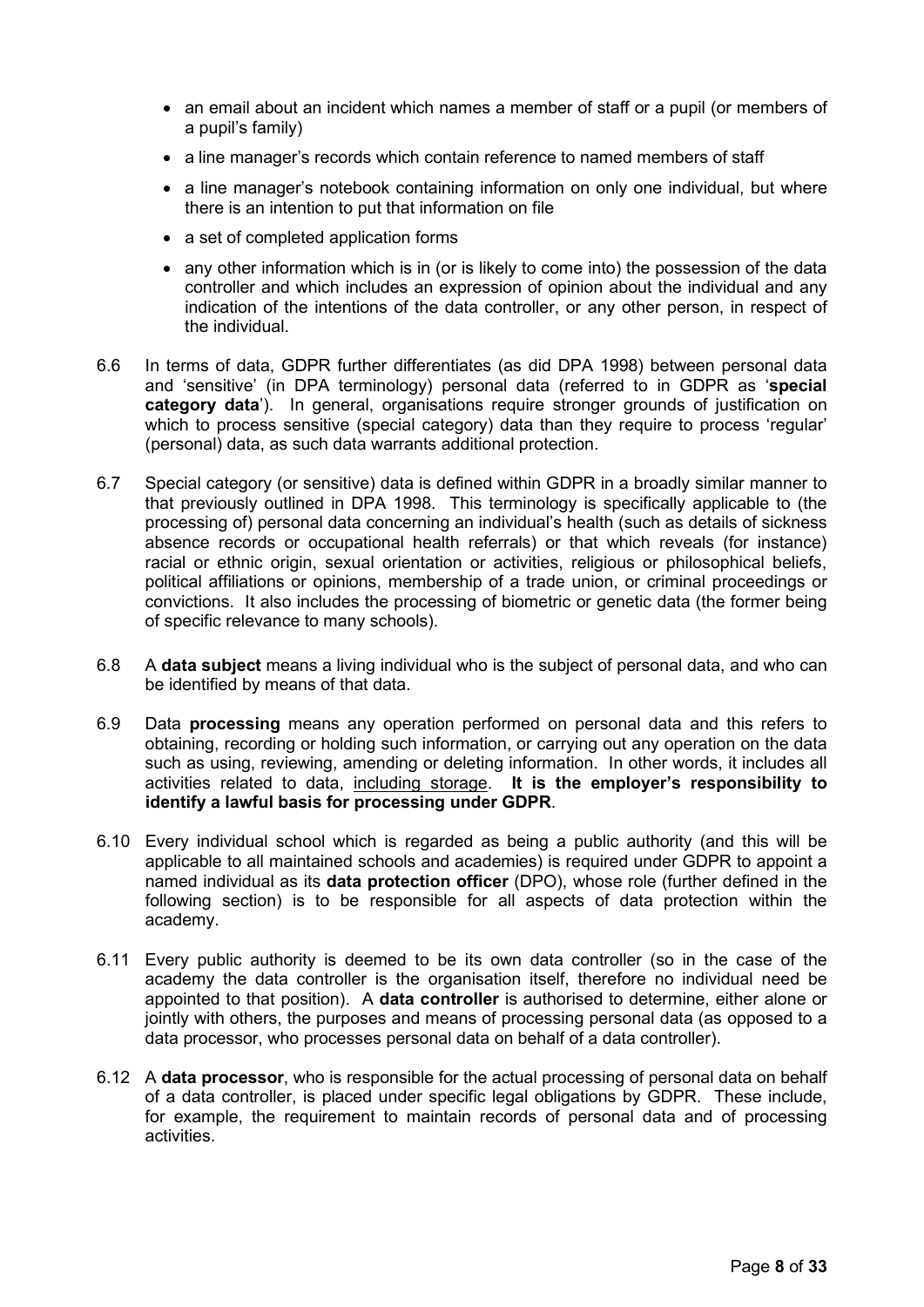- 6.13 A data processor bears legal liability if found to be responsible for a **data breach**, which is defined as a breach of security which has led to the destruction, loss, alteration or unauthorised disclosure of, or access to, personal data.
- 6.14 A data controller is not relieved of legal obligations under GDPR where a data processor is involved, in that the controller is charged with the responsibility of ensuring that contracts with processors comply with GDPR.
- 6.15 Under GDPR, personal data can only be lawfully processed under certain legally defined conditions, and to comply with legislation **lawful processing of personal data** will only be recognised in the presence of one of the following circumstances, which must be identified and documented in both the academy's privacy notice and its information asset register.
- 6.16 To render processing of personal data lawful, such processing must be necessary for one of the following reasons:
	- i. performance of (or taking steps to engage in) a contract with the data subject
	- ii. compliance with a legal obligation
	- iii. performance of a task carried out in the public interest or in the exercise of official authority vested in the controller
	- iv. protecting the vital interests of a data subject or another person
	- v. for the purposes of legitimate interests pursued by the controller or a third party, except where such interests are overridden by the interests, rights or freedoms of the data subject (this condition is not available to processing undertaken by the school in the performance of its tasks)

**failing which** it can only be lawful if:

- vi. the consent of the data subject has been obtained.
- 6.17 Under GDPR, special category data can only legitimately be processed under certain legally defined conditions. To comply with legislation, **lawful processing of special category data** will only be recognised in the presence of one of the following circumstances, which must be identified and documented both in the academy's privacy notice and in its information asset register.
- 6.18 To render processing of special category data lawful, it must be necessary for one of the following reasons:
	- i. where the processing is carried out by a not-for-profit body with a political, philosophical, religious or trade union aim (provided the processing relates only to members or former members)
	- ii. where the processing relates to personal data manifestly made public by the data subject
	- iii. where the processing is necessary for:
		- a) carrying out obligations under employment, social security or social protection law, or a collective agreement
		- b) protecting the vital interests of a data subject or another individual where the data subject is physically or legally incapable of giving consent
		- c) the establishment, exercise or defence of legal claims or where courts are acting in their judicial capacity
		- d) reasons of substantial public interest on the basis of law which is proportionate to the aim pursued and which contains appropriate safeguards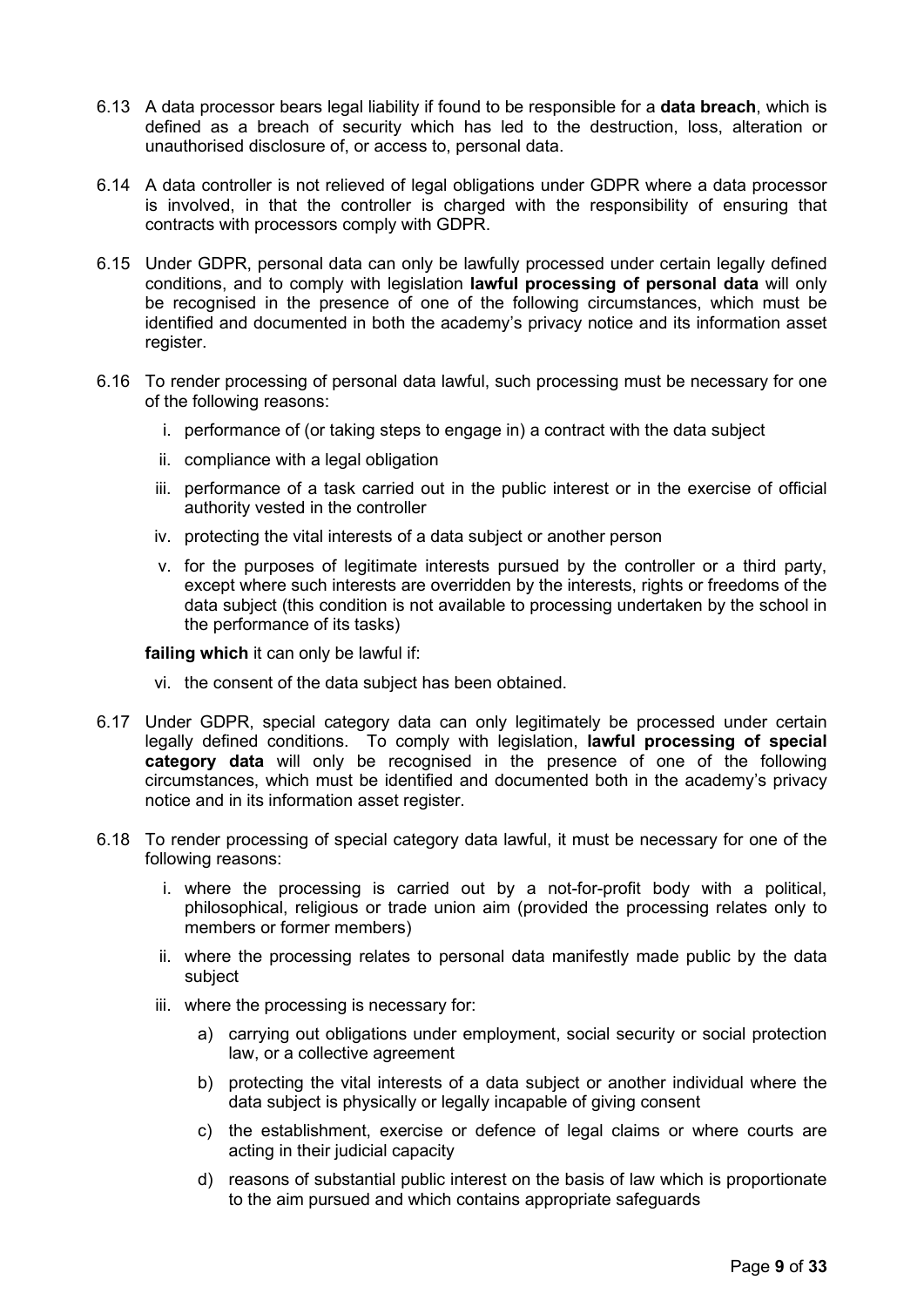- e) legitimate activities of a non-profit making organisation with a political, philosophical or trade union aim …\*
- f) purposes of preventative or occupational medicine, for assessing the working capacity of the employee …\*
- g) reasons of public interest in the area of public health …\*
- h) archiving purposes in the public interest …\*

\**certain of these conditions are relatively unlikely to be of direct relevance to schools and academies and accordingly the circumstances have been abridged for the purposes of this policy*

in which event the legal basis for processing must be identified and documented in the school's information asset register prior to any data being processed.

- 6.19 If none of the above reasons is satisfied, processing of special category data can only be deemed lawful if:
	- the explicit consent of the data subject has been obtained; or
	- the personal data has manifestly been placed in the public domain by the subject.
- 6.20 The academy's justification for data processing will be clarified in their privacy notice in addition to being documented within the information asset register (described below). A **privacy notice** (further defined in the relevant section) is a source of information that explains to a data subject how and why a data controller processes an individual's personal data. The privacy notice should be made freely available to the data subject and accordingly the academy's privacy notice will be displayed on its website.
- 6.21 An **information asset register** (although this term appears not to be defined in GDPR) is simply a coherent record of the personal data which is held by the academy, categorised by a (summarised) description of the various types of information held and the justification for holding such data, and this represents an essential tool in the academy's strategy to evidence compliance with GDPR by documenting how the organisation processes personal data, from collection to disposal.
- 6.22 In relation to **consent**, in the context of constituting justification for lawful processing of data (as above), GDPR specifies that this will only be valid if it meets the following conditions:
	- it must be informed
	- it must be freely given
	- it must be specific (referring to the purposes and nature of the processing activity)
	- it must represent an unambiguous indication of the individual's wishes
	- it must be a positive indication and cannot be assumed or inferred (from inaction, silence or a pre-completed tick box)
	- any consent obtained **must** be documented (and this must include a record of how and when consent was obtained)
	- any consent obtained can be withdrawn by the individual at any time
	- in respect of a child under the age of thirteen consent will only be valid if obtained (in accordance with the above conditions) from a parent or carer (other than when the processing relates to preventative or counselling services offered directly to a child).
- 6.23 An additional responsibility under GDPR is placed on employers with more than 250 employees (this will not be relevant to the vast majority of schools) who must keep clear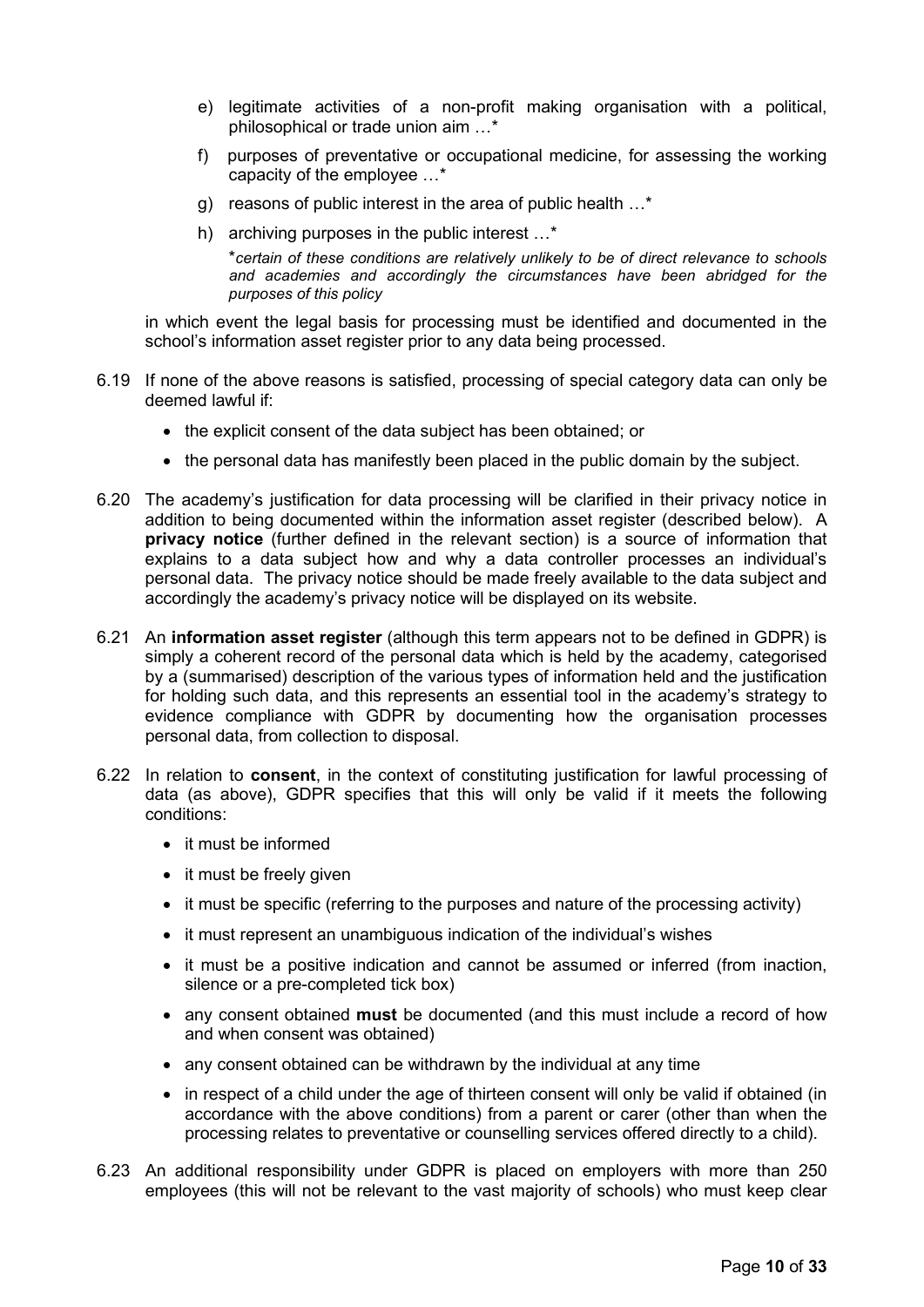and easily accessible records of high-risk processing (that of special category or sensitive personal data).

- 6.24 The specific requirements of the records to be kept by employers with more than 250 employees depend on whether the business is a data controller (applicable to schools) or a data processor. These records held must be kept in writing (including electronically) and made available on request to a supervisory authority (which in the UK is the Information Commissioner's Office). The ICO can demand to see these records at any time and they must be easily accessible.
- 6.25 GDPR contains further provisions (applicable to all employers) on **automated individual decision-making** (reaching a decision solely on the basis of automated means without any human involvement) and on **profiling** (automated processing of personal data to evaluate certain things about an individual).
- 6.26 Profiling can be part of an automated decision-making process, and GDPR has additional rules to protect individuals if such practice (used in isolation) has legal or similarly significant effects on those individuals. It is not felt likely that many, if indeed any, schools currently use such methods, but in the event that they are deployed either now or at any time in the future the additional information contained in Appendix 3 may be of value.

## <span id="page-10-0"></span>**7. DPO (Data Protection Officer) role**

- 7.1 As a public authority, every individual school (this is applicable to both maintained schools and academies) is regarded as being its own data controller (so no individual need be appointed to that position). It is, however, required under GDPR to appoint a named individual as **Data Protection Officer** (DPO).
- 7.2 The academy's DPO is responsible for:
	- informing and advising the governing body in relation to all aspects of their responsibilities under GDPR (and other data protection legislation)
	- supervising training and CPD to staff members on relevant aspects of data processing and data protection
	- maintaining comprehensive records of all data processing activities
	- managing internal data protection activities
	- monitoring compliance with GDPR (and other data protection legislation) by carrying out appropriate audits and assessments
	- being the interface between data subjects and the academy, informing the data subjects of how their data is being used, and their rights in relation to this
	- being the first point of contact for regulatory authorities.
- 7.3 Although each school must appoint a DPO the position can be shared between schools in that the role of DPO in two or more schools can be held by one individual, as long as that person is easily accessible to all constituent schools (such as might be found in a cluster).
- 7.4 The DPO need not be an external appointment: the role may be suitable for an existing employee, most likely as an additional element to their existing role (**although there must be no conflict of interest with this**) rather than as a discrete stand-alone appointment, but whoever is appointed to the position requires to have appropriate expertise and professional qualities, and should hold sufficient authority to be able to challenge senior management and/or governors in the event that there are differences of opinion in relation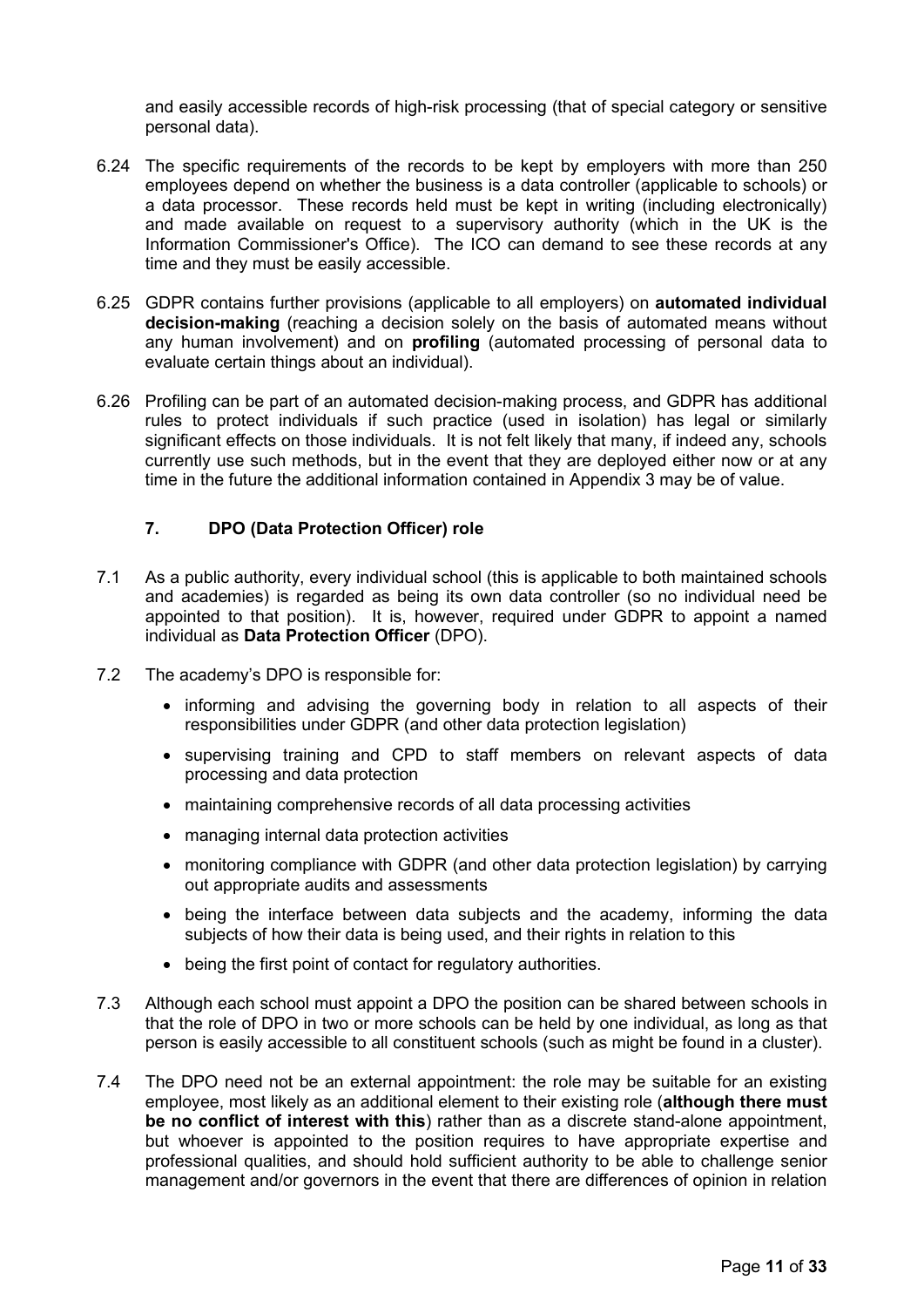to issues affecting data processing in relation to data protection, storage, retention, communication etc.

- 7.5 The chosen individual will be appointed to the role of DPO by means of a contractual arrangement ensuring tenure of no less than two (calendar) years, and as from May 2018 this post will be held by Jane Burton.
- 7.6 Sufficient resources will be made available by the academy to the DPO to enable the appointed individual to fulfil their role by discharging their duties as outlined above.
- 7.7 The DPO will report to the highest level of management at the academy, which is the Chair of Trustees, but will operate independently of line management and will not be dismissed, disciplined or otherwise subjected to recrimination for performing their role in a diligent manner.
- 7.8 Schools may elect to clarify the role of the DPO on their website or via other media, and a notice to this effect might be anticipated to make use (either in part or in whole) of the text contained within Appendix 4.

## <span id="page-11-0"></span>**8. Privacy notice**

- 8.1 The essential purpose of a privacy notice is to set out (in the public domain) the nature of the data held by the organisation and the purpose for which such data is collected and maintained. It effectively sets out the organisation's legal right to process data as a necessary element of carrying out its legitimate business. This right can be challenged so the reason(s) quoted must be sufficiently robust as to stand up to scrutiny.
- 8.2 All information contained within a privacy notice must be concise, intelligible, transparent and easily accessible. It must be written in clear and plain language (and if services are to be offered directly to a child, the privacy notice must be written in a manner that the child will understand).
- 8.3 The privacy notice must be made readily available and supplied without charge.
- 8.4 The academy undertakes to comply with all the above points in respect of its privacy notices.
- 8.5 The academy's privacy notice will clarify (by identifying a relevant justification for processing) that explicit consent is not required by the academy for most categories of data. Any exceptions to this underlying premise will be clearly specified.
- 8.6 The academy appreciates that occasional processing of special category (sensitive) personal data (such as, for instance, medical details which may be required in connection with occupational health referral) may only be rendered lawful on the basis of explicit consent having been obtained (in full accordance with the principles of GDPR) from the data subject. The academy's privacy notice and information asset register will be annotated to reflect this requirement.
- 8.7 In relation to personal data obtained, the following information will be supplied within the privacy notice:
	- the rights of the data subject (including the right to withdraw consent at any time and to lodge a complaint with a supervisory authority)
	- the identity and contact details of the data controller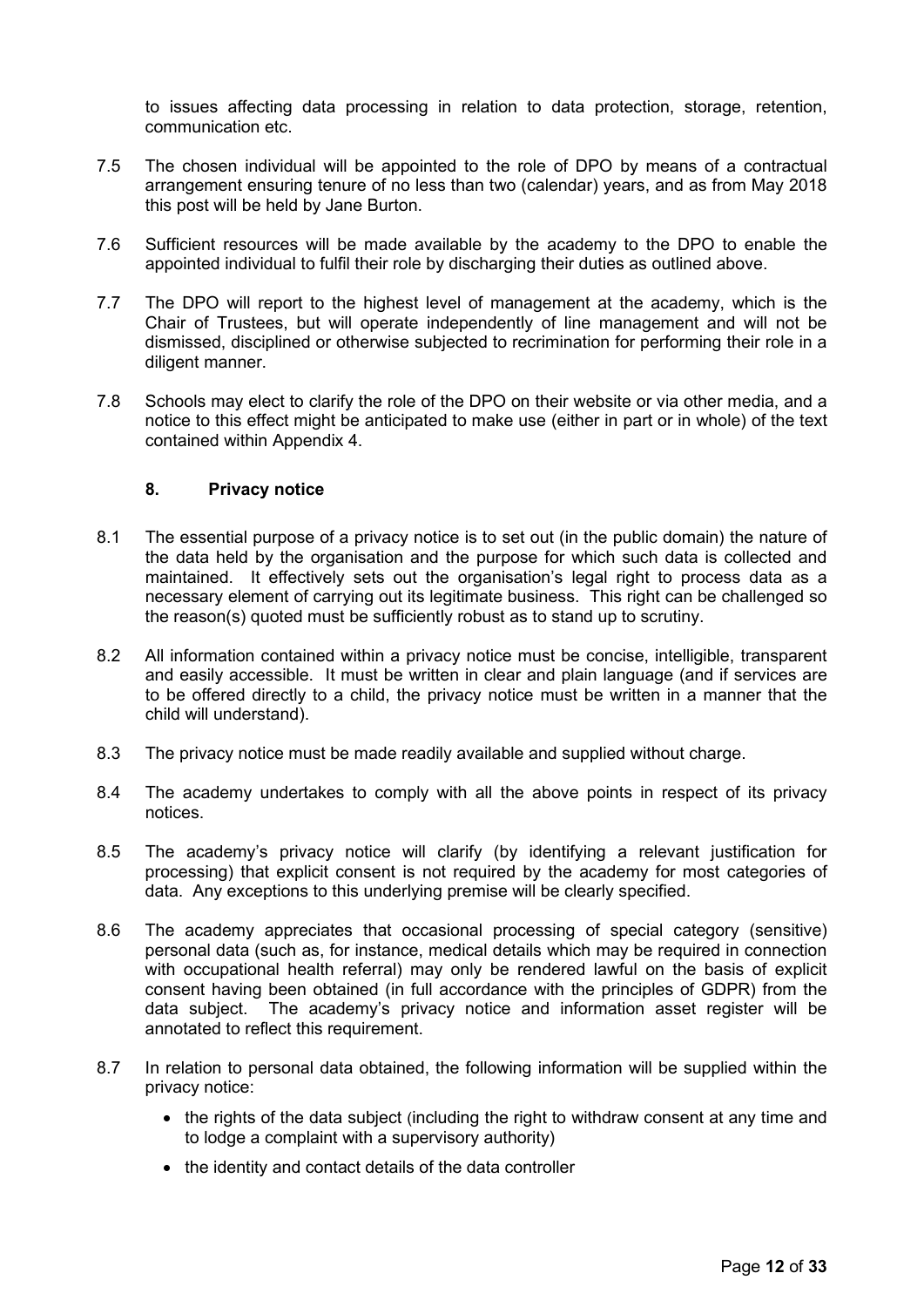(*for the purposes of GDPR the academy is a public authority and is thus its own data controller; the academy is also regarded (under GDPR) as the legal employer, irrespective of its position in relation to the local authority*)

- details (including contact details) of the data protection officer (DPO)
- the purpose and legal basis (including an indication of legitimate interest) for processing the data
- the data controller's source of the personal data, if it has not been provided directly by the data subject
- the consequences for the employee, where a statutory or contractual requirement exists for the data subject to provide specific data, of failure to comply with this requirement
- details of recipients, or categories of recipients, of the data (if applicable)
- details of any automated decision-making process such as profiling (if applicable)
- an indication of whether the personal data is processed outside the European Economic Area (EEA) and, if so, what protections are in place to safeguard the personal data
- details of how long the data will be retained (and, if no time frame can be provided, how the retention period will be calculated).
- 8.8 Privacy notices will be available online via the academy's website and will also be provided as required to employees and to pupils (and/or their parents/carers) at the time they engage with the organisation.
- 8.9 It is good practice to deliver privacy notices via the (same) medium which has been used to collect the personal information. If information has been collected by means of an online form it is appropriate to signpost the privacy notice at the same time via this medium. If, however, the information has been collected on paper it would be appropriate to issue (or at least draw attention to) the privacy notice on hard copy, once again at the same time as the information is collected.
- 8.10 It may be appropriate to use a graduated approach to information provision by making key privacy details freely available but reserving more detailed information for those who wish to see it. This approach may be helpful when there is insufficient space in which to provide full detail or if a particularly complex explanation is required.
- 8.11 Where data is obtained directly from the data subject, relevant information in respect of whether the provision of personal data is part of a statutory or contractual requirement (as well as any possible consequences of failing to provide such personal data) will be supplied to the individual at the time the data is obtained.
- 8.12 Where data is not obtained directly from the data subject, relevant information in respect of the categories of personal data that the academy holds, and the source(s) from which the personal data originates (including whether this came from publicly accessible sources), will be supplied to the individual within one month of the data having been obtained. However, in the event of disclosure to another recipient being envisaged, the above information must be supplied before the data is disclosed, or in cases where the data is used to communicate with the individual it must be supplied no later than the time at which the first such communication takes place.

#### <span id="page-12-0"></span>**9. Impact assessments**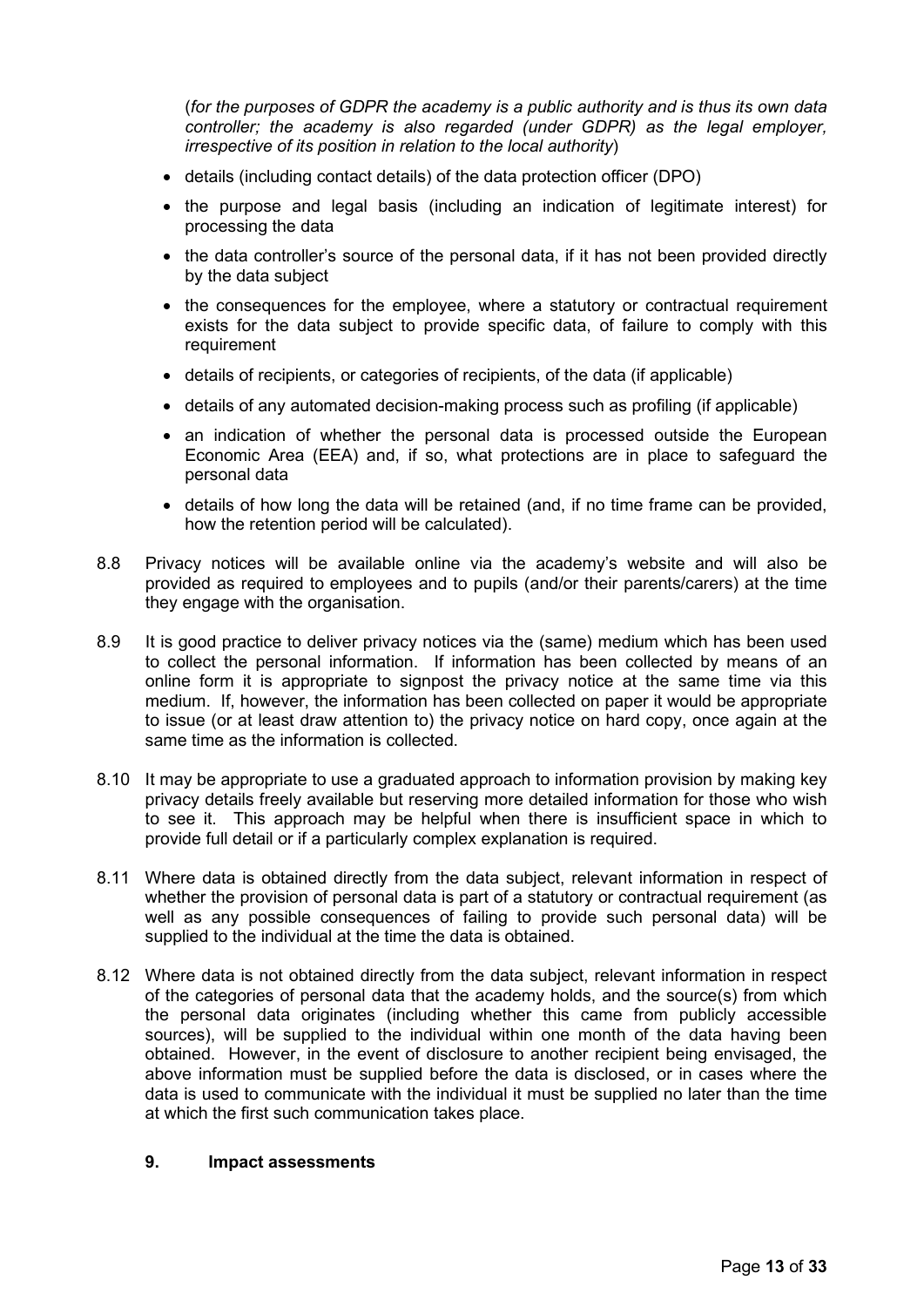- 9.1 To exemplify accordance with GDPR (including the concepts of privacy by design and privacy by default) the academy (guided by the DPO) will implement technical and organisational measures to demonstrate that appropriate consideration has been afforded to data protection and security and that best practice has been embedded into its data processing activities.
- 9.2 Data protection impact assessments (DPIAs) will be undertaken (under DPA 1998 these may previously have been referred to as privacy impact assessments or PIAs) to assist compliance with the academy's obligations in relation to data protection.
- 9.3 All contractors, consultants, partners or other agents of the academy who may have access to personal data processed by the organisation must undertake to allow (if requested) data protection audits or DPIAs by the academy of any such data that may be held on the organisation's behalf.
- 9.4 DPIAs will be carried out at the time of introduction of technological advances to safeguard the rights and freedoms of individuals (in accordance with the concepts of privacy by design and privacy by default) and to identify any potential issues in a preemptive manner.
- 9.5 The academy is conscious that certain processing activities involve relatively high risk, and particular diligence will be taken in respect of such activities.
- 9.6 These processing activities include (but are by no means limited to) the following:
	- special category data in relation to health
	- special category data in relation to criminal convictions
	- use of CCTV
	- use of biometric data
	- profiling

although not all these categories are necessarily of current relevance to the academy (or indeed anticipated to become relevant in the foreseeable future).

- 9.7 Each individual DPIA will include the following information:
	- a comprehensible description of the relevant processing operation and its purpose (including an assessment of the justification and proportionality of the processing)
	- an outline of the perceived risks (in terms of data protection) to individuals
	- a description of the measures put in place to address these risks.
- 9.8 In the event that a DPIA indicates that the risks may be disproportionate to the anticipated benefits gained from the (extant or proposed) processing activity the academy may consult the Information Commissioner's Office (ICO) to seek its opinion and advice as to whether such processing complies with GDPR.

## <span id="page-13-0"></span>**10. CCTV**

10.1 Personal data refers to any data from which a specific individual can be identified. The definition of personal data is not limited to written information and will include such activities as CCTV and employee monitoring, which will typically be considered high-risk activities under GDPR.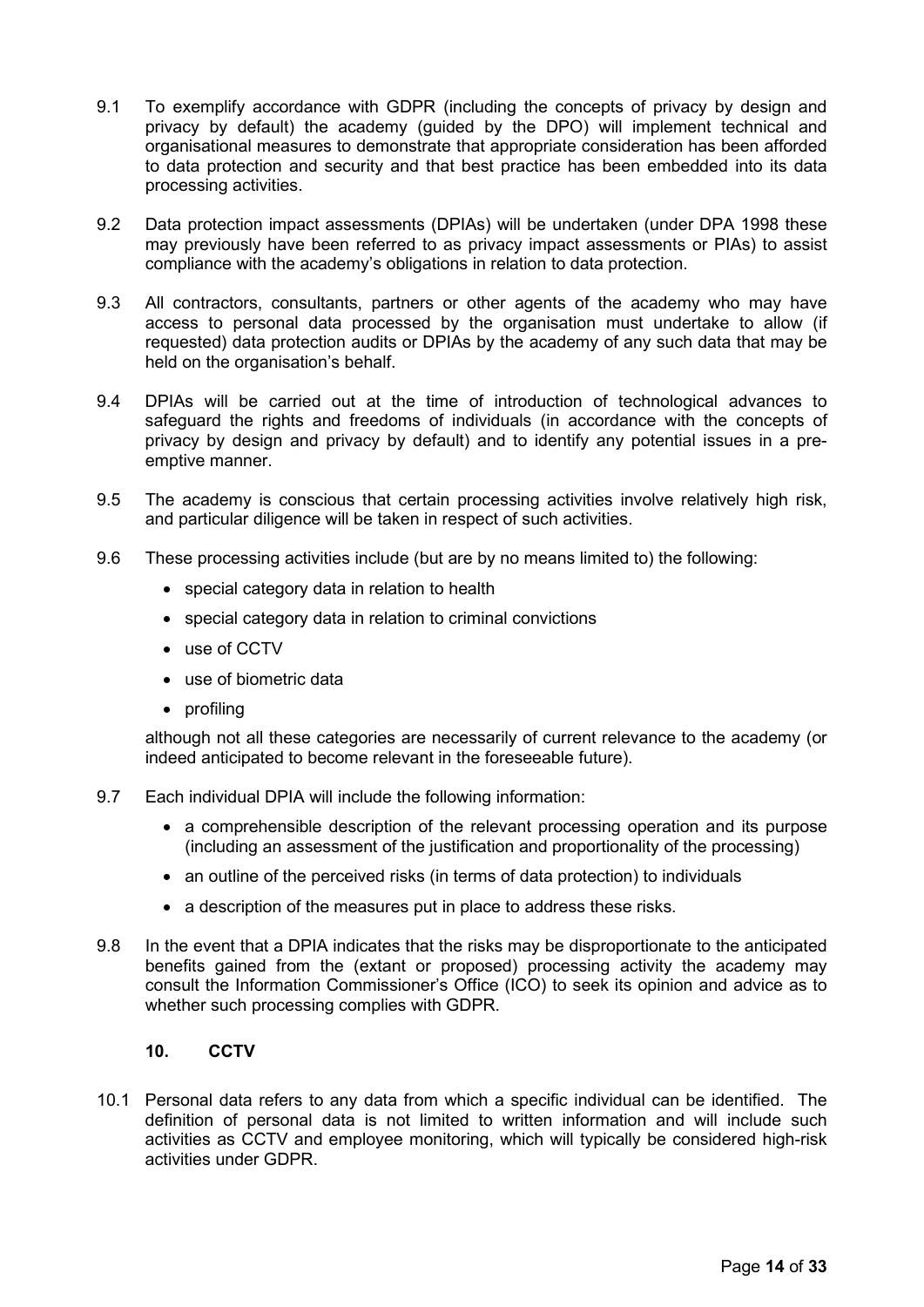- 10.2 Photography (which term is inclusive of CCTV) is covered in greater detail within the academy's Code of Safe Working Practice (with which the following text is compatible) but the topic is included here to expressly remind all parties (as this point is open to misinterpretation) that such imagery will constitute **personal data** in all cases where the subject is identifiable from the images held.
- 10.3 The academy appreciates and acknowledges that recording images of identifiable individuals therefore equates to processing personal information and undertakes to conduct such practice (as and when applicable) in accordance with data protection principles. CCTV recordings and other related data must therefore be stored securely and encrypted wherever possible.
- 10.4 Accordingly, the academy will notify all pupils, staff and visitors of the purpose for collecting CCTV images via our privacy notices, and similarly undertakes only to place CCTV cameras in locations where they do not intrude on anyone's privacy and are necessary to fulfil their purpose.
- 10.5 CCTV footage will be kept in accordance with the retention schedule. Whilst such material is retained, the Chief Operating Officer is responsible for keeping the records secure and allowing access to officially authorised persons.
- 10.6 The academy will always notify concerned parties of its purpose in taking photographs of pupils and will seek appropriate consent before publishing them, and in the event of the academy desiring to use such imagery (whether still photos or video) in a publication, such as the school website or prospectus or in an advertisement for a staff vacancy, written permission for the specific usage will be sought from either the parent of the pupil (if the pupil is under 13 years of age) or from the pupil themself.

## <span id="page-14-0"></span>**11. Data security**

- 11.1 In terms of data security, **all personal data** (not just special category/sensitive data) **is to be considered confidential material**.
- 11.2 In relation to manual (paper) records, confidential material must not be left unattended and must be stored in a secure (lockable) filing cabinet, drawer or safe, with access restricted to persons with appropriate authorisation. Similarly, all computers (and other electronic devices) on which confidential material could potentially be accessed must never be left unattended with an unlocked screen.
- 11.3 In relation to digital (electronic) records, all confidential material stored on-site will be backed up regularly and saved off-site. In this regard devices such as portable hard drives, flash drives and other hardware utilising USB interface will not be used to hold or transfer personal information unless they are password protected and fully encrypted.
- 11.4 All computing equipment, including portable computing equipment such as laptops, must be password protected and, where possible, encrypted to safeguard against unauthorised access.
- 11.5 All employees will receive training in respect of the use of passwords: these should be sufficiently robust to ensure that they are not easily compromised and should in any case be subject to periodic alteration for security purposes.
- 11.6 Members of staff (and governors) must not store, by downloading or saving to their own personal computers, laptops or devices (including mobile phones and smartphones etc) or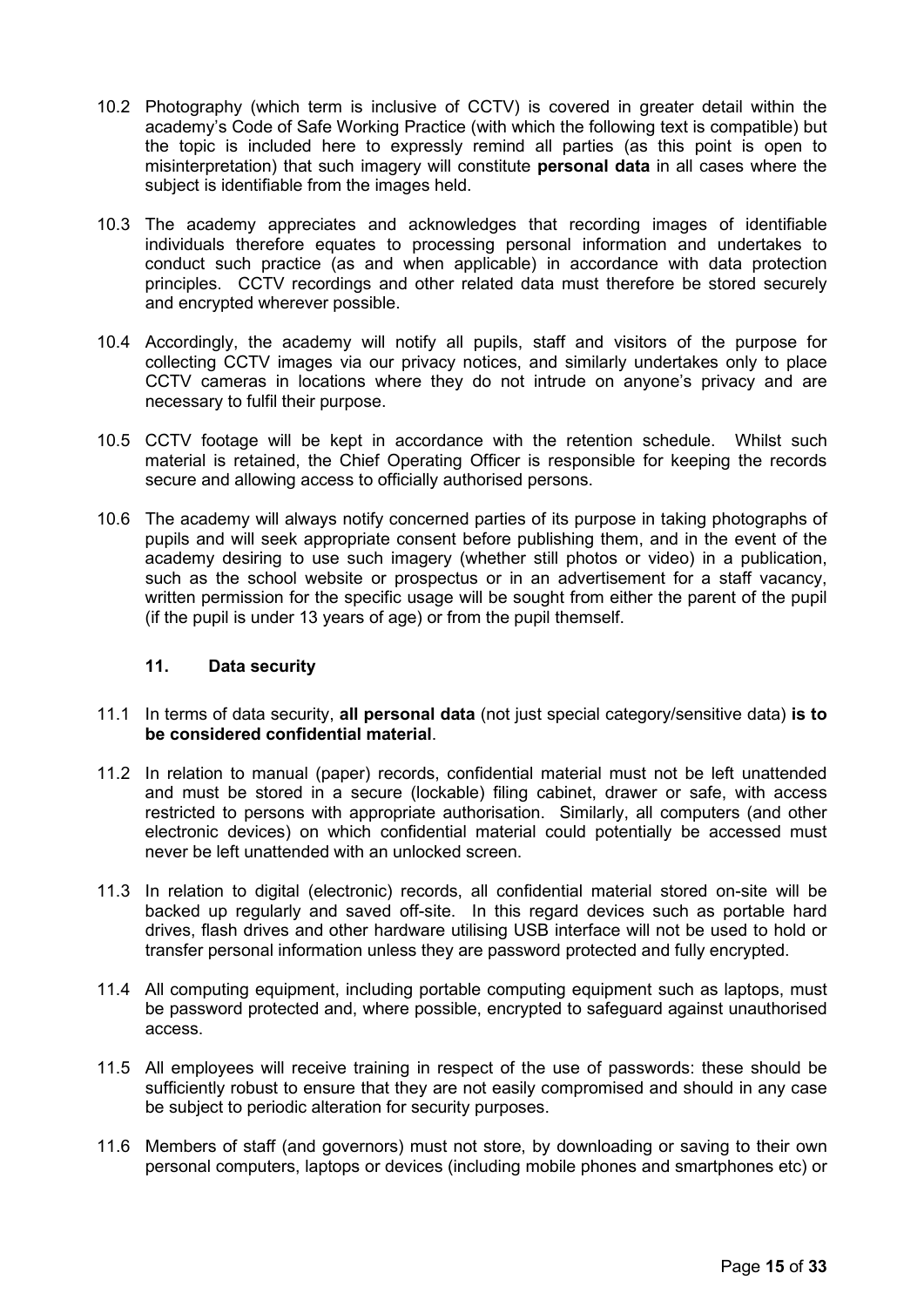by using personal cloud storage systems (such as Dropbox etc) any personal data for which the academy is the data controller.

- 11.7 In the event that any confidential material is taken off school premises, whether in electronic or hard copy format, staff will take extra care to follow the same procedures for security by keeping devices and documentation under lock and key.
- 11.8 No electronic data should be taken off premises unless the device it is stored upon is password protected and encrypted.
- 11.9 In the event of information being taken from the school premises (by whatever means) the individual taking the information will be held responsible for the security of the data.
- 11.10 Emails containing confidential data must be protected using the academy's secure email system.
- 11.11 Care will be taken to ensure that any generic communication circulated to parents (of more than one pupil) is sent blind carbon copy (bcc) in order that personal email addresses are not divulged to other recipients.
- 11.12 Similarly, care will always be taken to ensure that confidential information despatched by any means (whether electronic or hard copy) can only be received by the intended recipient.
- 11.13 Before sharing (in accordance with their role) any confidential data with authorised persons all members of staff will ensure the following:
	- that they are permitted to share the data
	- that adequate security is in place to protect the data
	- that the requirement for sharing the data with such an individual or company has been evidenced in a privacy notice.
- 11.14 Visitors to the academy are not permitted access to confidential data and any visitors who are allowed access to areas of the school containing such information are required to be supervised throughout.
- 11.15 All contractors, consultants, partners or other agents or associates of the academy must be aware that any breach of any provision of GDPR for which they are held responsible will be deemed as being a breach of any contract between the academy and that individual, organisation or company.
- 11.16 Such parties must also ensure that, should they (or any of their staff) have access to personal data held or processed by, for, or on behalf of, the academy, all such individuals are aware of this policy and are fully trained in their duties and responsibilities under GDPR.
- 11.17 The physical security of the academy's premises and data storage systems will be subject to review on a regular basis and additional measures put in place as appropriate to reinforce data security.
- 11.18 The Chief Operating Officer is the individual responsible for ensuring that integrity of the academy's measures to safeguard data confidentiality is maintained.
- 11.19 The Chief Operating Officer is similarly responsible for ensuring that appropriate continuity and recovery measures are in place in the event of unanticipated system failure (effectively meaning that the academy's disaster recovery plan must include such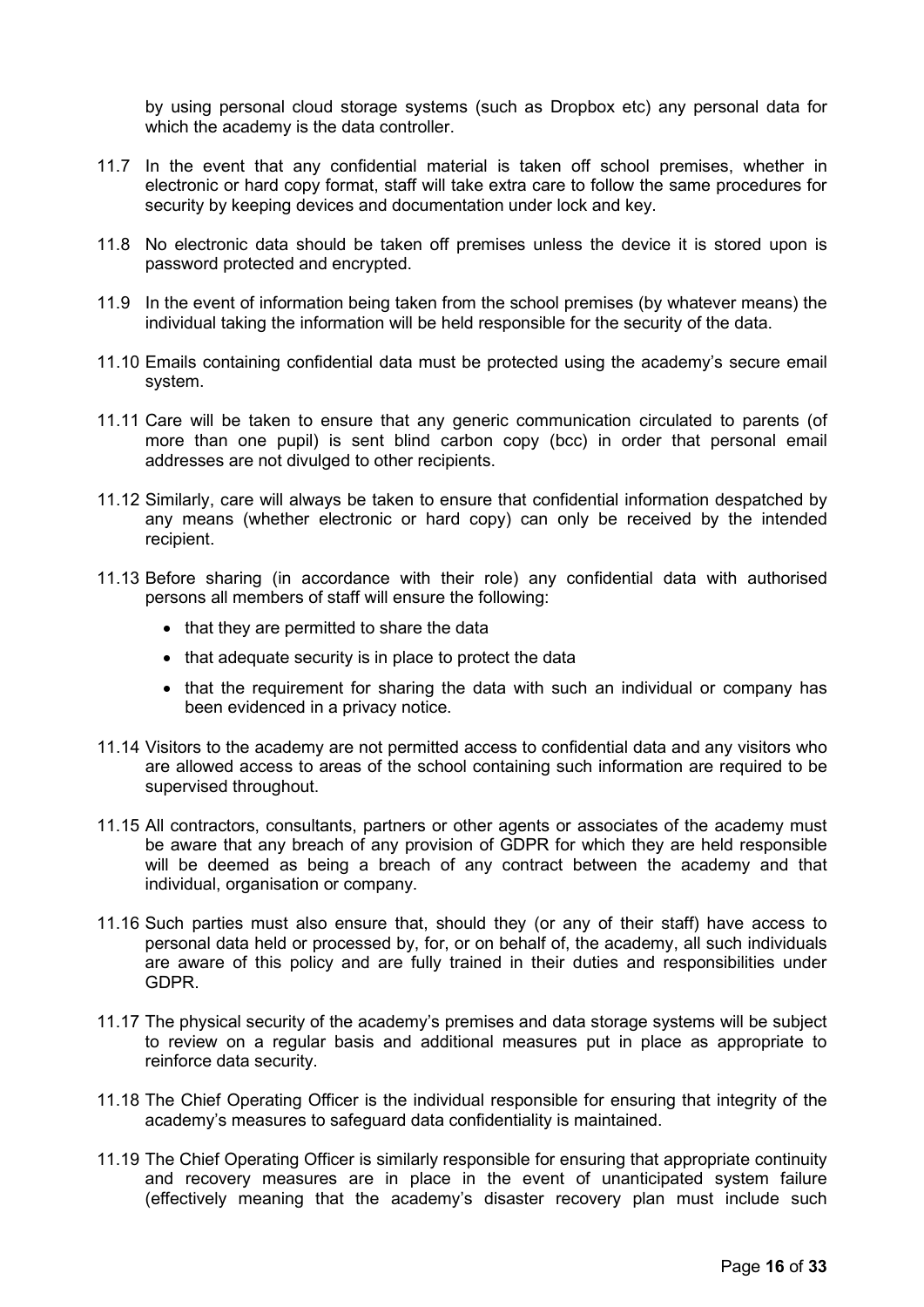measures as may be necessary to ensure security of confidential data is maintained in such circumstances).

11.20 The academy takes its duties under GDPR seriously and any breach of this policy may result in disciplinary action being taken against the individual responsible.

## <span id="page-16-0"></span>**12. Data breaches**

- 12.1 The term 'personal data breach' refers to a breach of security which has led to the destruction, loss, alteration or unauthorised disclosure of, or access to, personal data.
- 12.2 The Data Protection Officer (DPO) will ensure, as part of training and CPD, that all staff members are made aware of, and understand, what constitutes a data breach.
- 12.3 In the event of the academy becoming aware of a data breach which is likely to result in a risk to the rights and freedoms of individuals (this to be determined on a case by case basis) the academy will report the circumstances to the Information Commissioner's Office (ICO) within 72 hours of the academy becoming aware of the breach.
- 12.4 In the event that a breach is likely to result in a high risk to the rights and freedoms of an identified individual the academy will notify the individual concerned directly (note that the definition of a 'high risk' breach necessarily implies that the threshold for notifying the individual is different to that for notifying the relevant supervisory authority).
- 12.5 In the (albeit rare) event that a breach is deemed to be sufficiently serious, it may be necessary for the public to be notified without undue delay.
- 12.6 The academy will implement effective and robust procedures to detect, investigate and report (internally) any data breach to assist in reaching a prompt decision as to whether the ICO and the affected individual (or the public) need to be notified.
- 12.7 In the event of a breach notification being required the following information will be outlined within the notification:
	- the nature of the personal data breach, including the categories and approximate number of individuals and records concerned
	- the name and contact details of the DPO
	- an explanation of the anticipated (or possible) consequences of the personal data breach (and this may include an indication of whether such consequences are thought to be relatively likely or to be highly improbable)
	- a description of the proposed measures to be taken to deal with the personal data breach and (where applicable) a description of the measures taken to mitigate any possible adverse effects.
- 12.8 Failure to report a breach in the appropriate manner when required to do so may result in an additional fine, further to a fine for the breach itself.

## <span id="page-16-1"></span>**13. Data retention**

13.1 Data will not be kept for any longer than is necessary, and this will always be in accordance with the principles of GDPR and the academy's published retention schedule.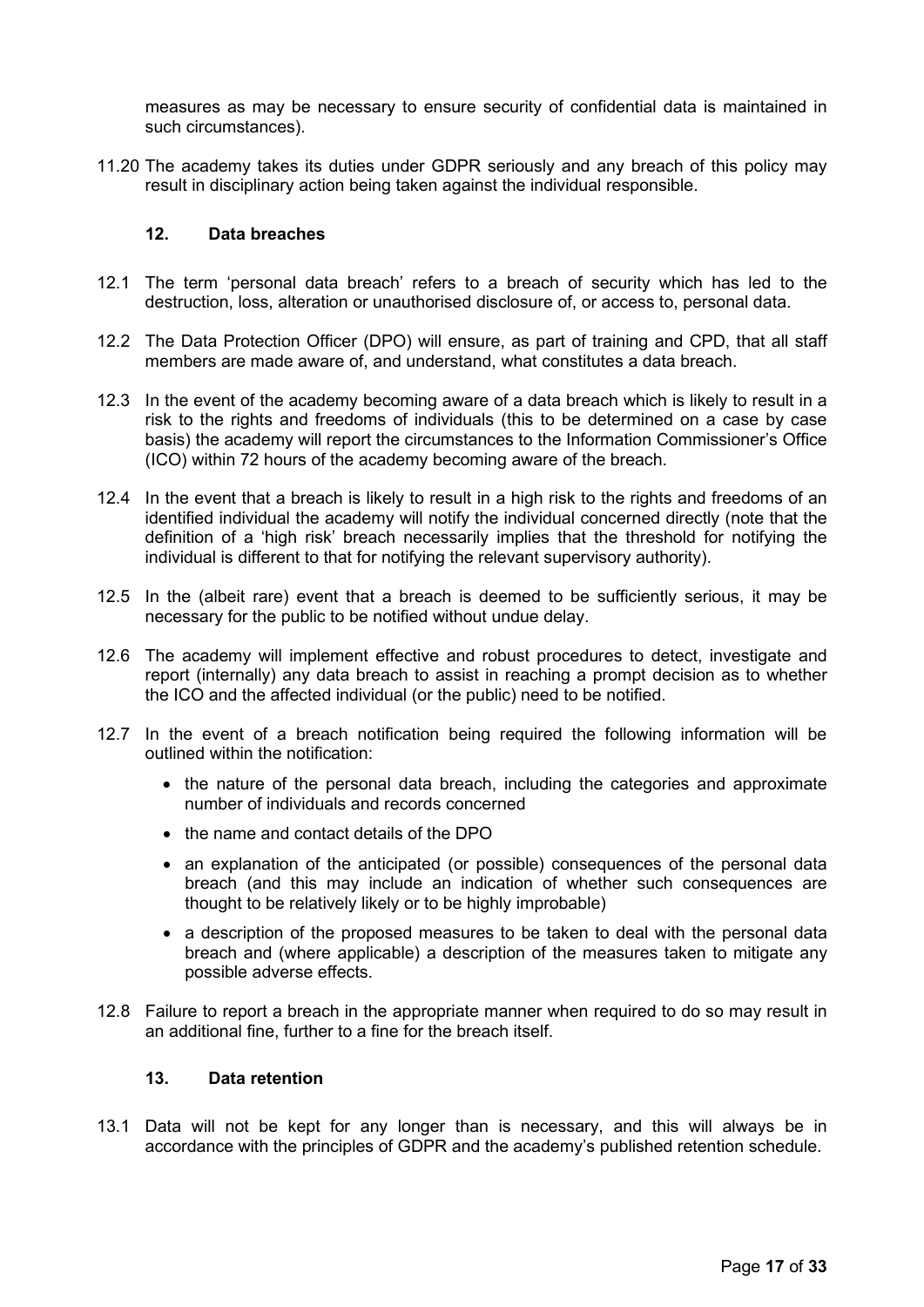- 13.2 Data which is no longer required will be disposed of in a secure manner as soon as is practicable. Paper documents will be shredded or pulped, and electronic data securely deleted, when there is no longer any justification for their retention.
- 13.3 Certain educational (or appraisal) records relating to former pupils (or former employees) of the academy may be kept for an extended period not only for legal reasons but also to enable the completion of references or production of evidence on pay progression as well as in relation to academic transcripts or other provision.

## <span id="page-17-0"></span>**14. SARs (Subject Access Requests)**

- 14.1 If the academy receives a written request from a data subject to see any or all personal data that the academy holds about them this should be treated as a subject access request (SAR) (further detailed in Appendix 1 under the 'right of access').
- 14.2 The academy must respond to this request within the statutory deadline of one month (unless there are extenuating circumstances as specified in Appendix 1).
- 14.3 If a SAR is submitted in the context of a disciplinary process or potential tribunal claim, the academy will ensure they are fulfilling their data protection obligations while protecting the organisation's business.
- 14.4 There is no restriction on the number of SARs a data subject can make. Under GDPR (unlike DPA 1998) the first copy of a SAR response must be provided free of charge (although the academy may charge a reasonable fee for additional copies) and the information must be provided in a structured, commonly used and machine-readable format. The academy must ensure that a defined procedure is followed for preparing the response and documenting it.
- 14.5 An informal request to view, or have copies of, personal data may be dealt with on an informal basis, as and when possible at a mutually convenient time, but in the event of any disagreement over this the person requesting the data will be advised to formalise their application in writing, following which the academy will comply with its duty to respond within the specified time limit.

## <span id="page-17-1"></span>**15. Breach of policy**

- 15.1 Failure to comply with the requirements of this policy could lead to (legal) action being taken against the academy by third parties. Non-compliance is therefore considered to be a serious disciplinary matter which, depending on the circumstances, could potentially lead to sanctions (up to and including dismissal) against the person responsible.
- 15.2 Staff also require to be aware that an individual employee can commit a criminal offence by, for example, obtaining and/or disclosing personal data for their own purposes without the consent of the data controller.

## <span id="page-17-2"></span>**16. Information Commissioner's Office**

16.1 The Information Commissioner's Office (ICO) is the UK's independent authority set up to uphold information rights in the public interest, promoting openness on the part of public bodies and safeguarding data privacy for individuals.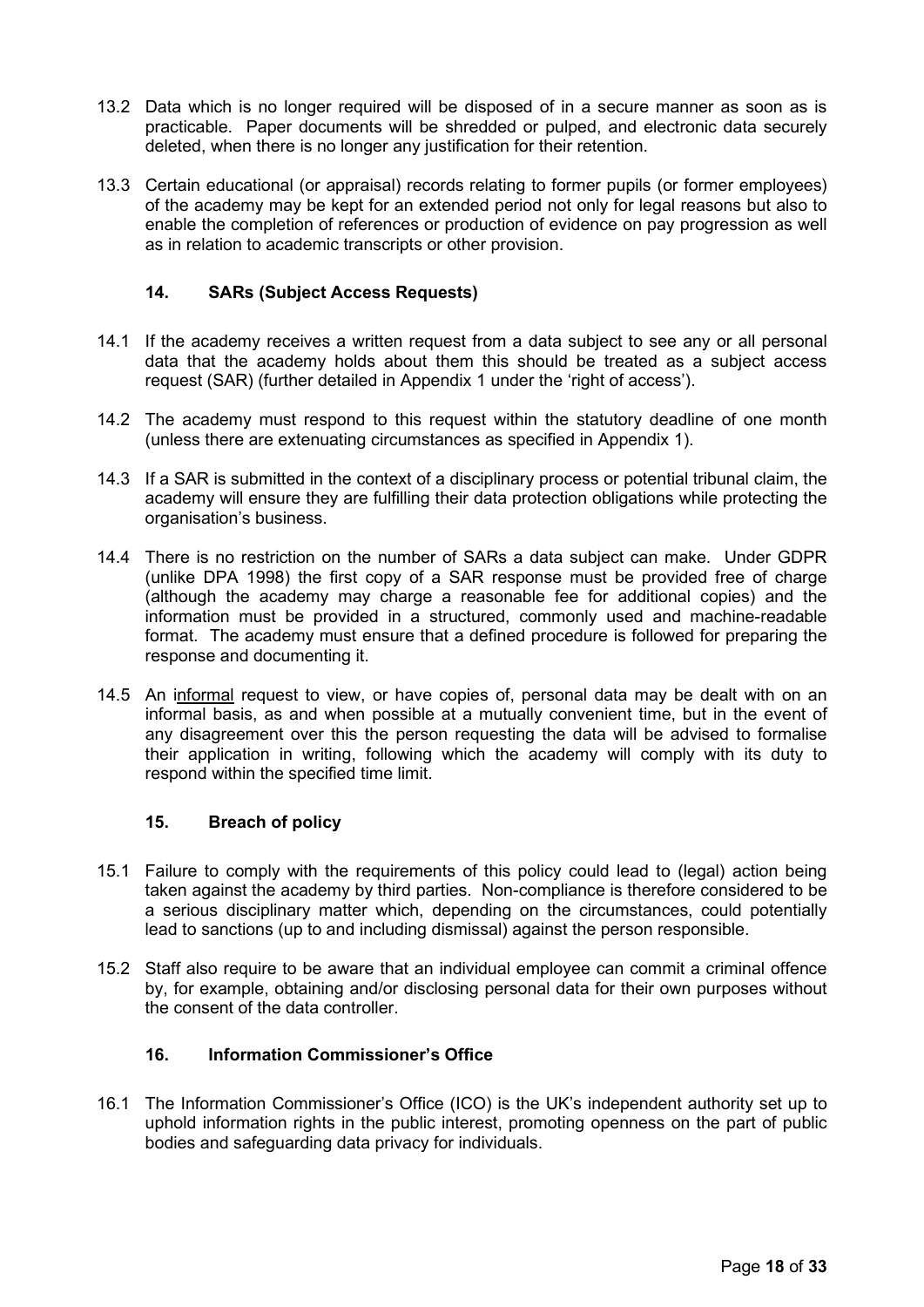- 16.2 The ICO maintains a public register of data controllers. Each register entry includes the name and address of the data controller, together with a general description of the processing of personal data carried out.
- 16.3 Notification is the process by which details of data controllers are added to the register. The Data Protection Act requires every data controller who is processing personal data to notify unless they are exempt.
- 16.4 The academy is registered with the ICO as a data controller.
- 16.5 Contact details for the ICO are as follows:

Information Commissioner's Office Wycliffe House Water Lane Wilmslow Cheshire SK9 5AF

Enquiry/Information Line: 01625 545745

<span id="page-18-0"></span>16.6 Further detailed information regarding the register can be found at [http://www.ico.gov.uk/.](http://www.ico.gov.uk/)

## **17. Other policies and procedures**

- 17.1 This policy will be supported by the following policies and procedures:
	- Code of Safe Working Practice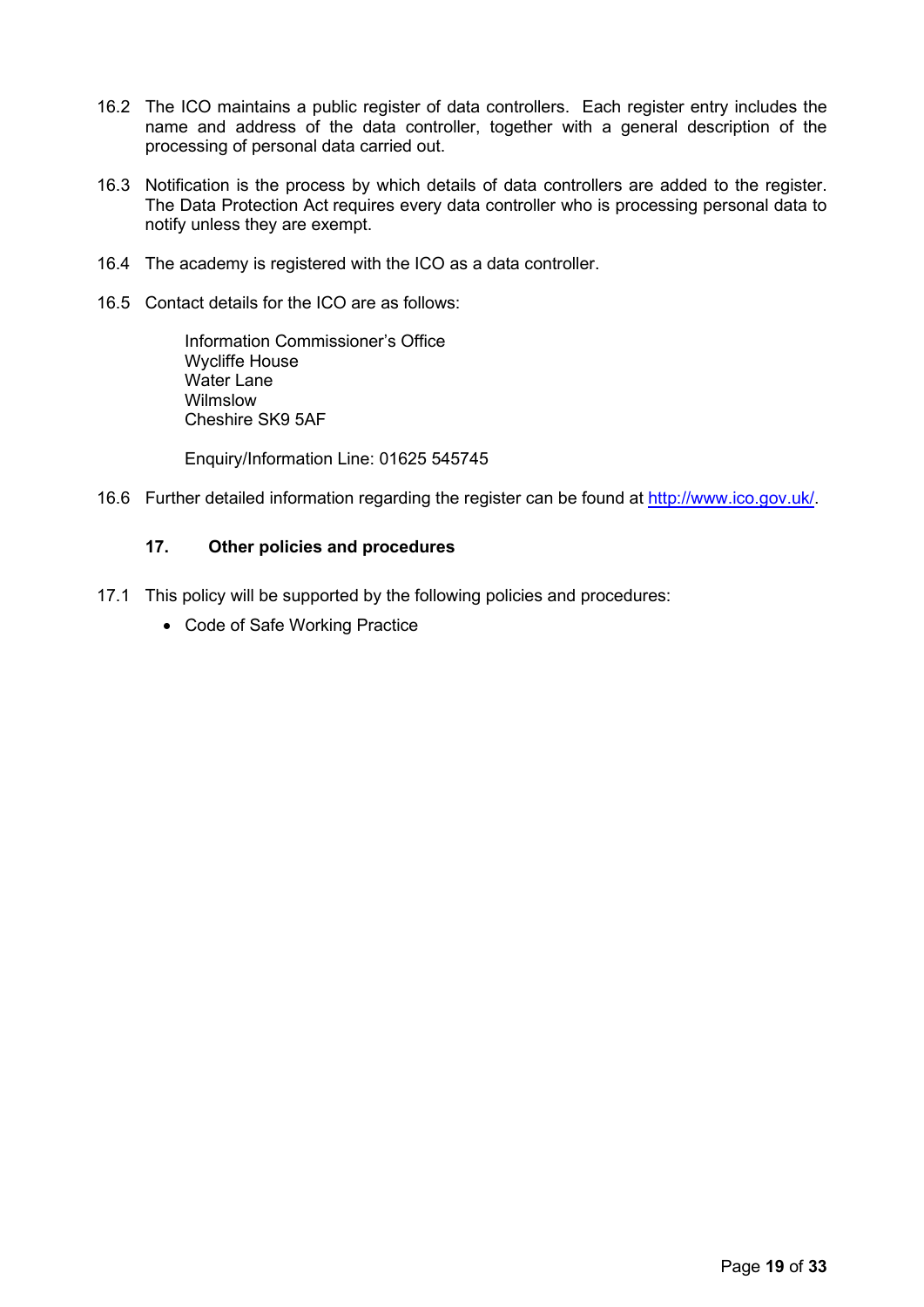# **Appendix 1: Rights conferred by GDPR**

## <span id="page-19-0"></span>Under **the right to be informed** the following will apply:

- 1. Privacy notices will be supplied to staff and pupils/students (and their parents/carers) at the time they join the school and will also be available online via the school's website.
- 2. The privacy notice supplied to individuals in respect of the processing of their personal data will be written in clear, plain language which is concise, transparent and easily accessible, and this will be supplied free of charge.
- 3. In the event that services are offered directly to a child, the school will ensure that the privacy notice is written in a clear, plain manner that the child will understand.
- 4. In relation to personal data obtained, the following information will be supplied within the privacy notice:
	- the rights of the data subject (including the right to withdraw consent at any time and to lodge a complaint with a supervisory authority)
	- the identity and contact details of the employer as data controller
	- details of the data protection officer (where the organisation has one)
	- the purpose and legal basis (including an indication of legitimate interest) for processing the data
	- the data controller's source of the personal data, if it has not been provided directly by the data subject
	- the consequences, where there is a statutory or contractual requirement for the data subject to provide data, of failure to do so
	- recipients, or categories of recipients, of the data (if applicable)
	- details of any automated decision-making process such as profiling (if applicable)
	- an indication of whether the personal data is processed outside the European Economic Area (EEA) and, if so, what protections are in place to safeguard the personal data
	- details of how long the data will be retained (and, if no time frame can be provided, how the retention period will be calculated).
- 5. Where data is obtained directly from the data subject, information will be provided in respect of whether the provision of personal data is part of a statutory or contractual requirement, as well as any possible consequences of failing to provide the personal data, and this information will be supplied at the time the data is obtained.
- 6. Where data is not obtained directly from the data subject, information will be provided in respect of the categories of personal data that the school holds, the source(s) from which the personal data originates and whether this came from publicly accessible sources, and this information will be supplied.to the individual within one month of having obtained the data, unless disclosure to another recipient is envisaged in which event it must be supplied, at the latest, before the data is disclosed, or in cases where the data is used to communicate with the individual in which event it must be supplied, at the latest, at the time of the first communication taking place.

## Under **the right of access** the following will apply:

- 1. Individuals have the right to obtain confirmation that their data is being processed.
- 2. Individuals have the right to submit a subject access request (SAR) to gain access to their personal data in order to verify the lawfulness of the processing.
- 3. The school will verify the identity of the person making the request before any information is supplied.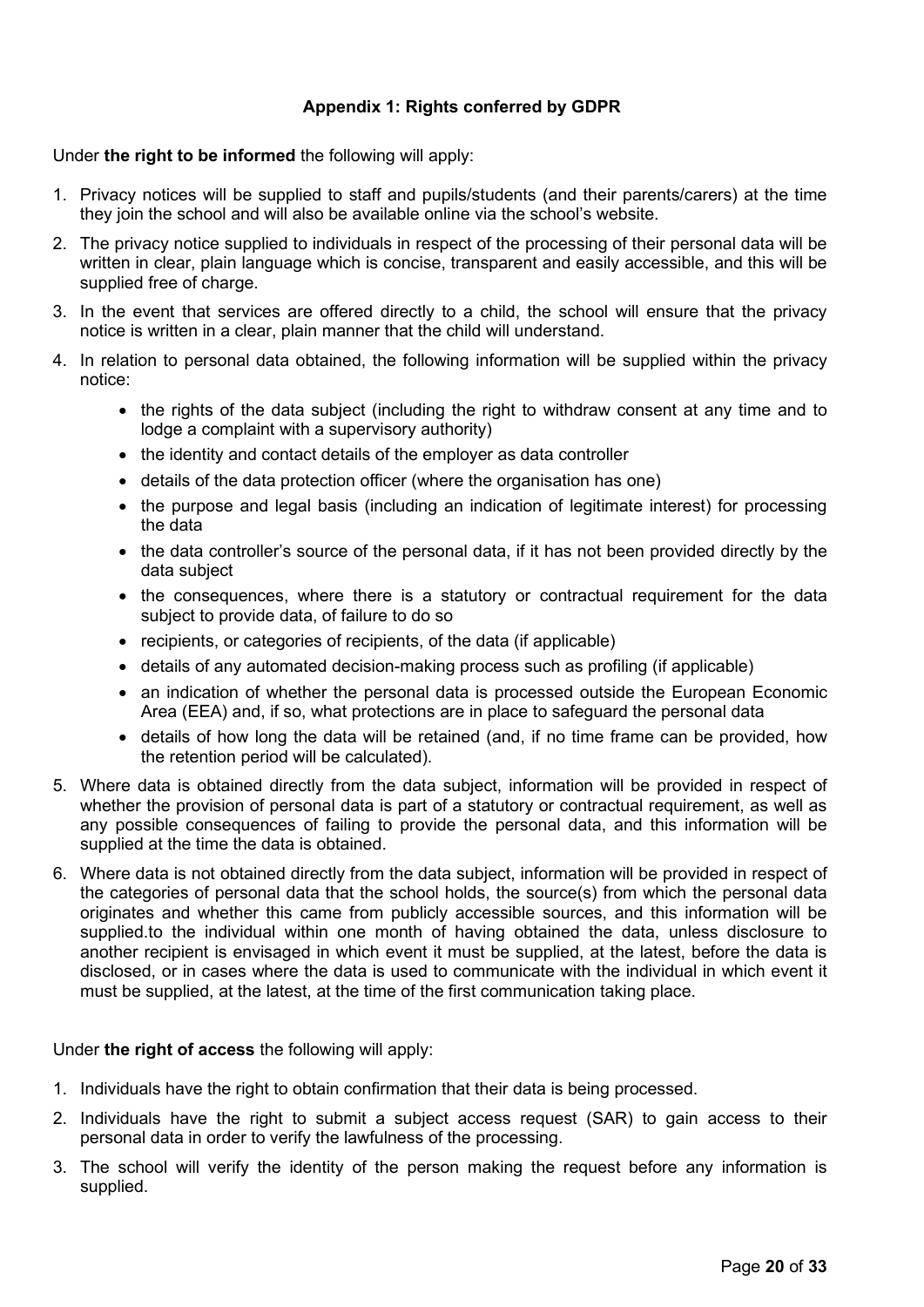- 4. A copy of the information will be supplied to the individual free of charge; however, the school reserves the right to impose a 'reasonable' fee to comply with requests for further copies of the same information.
- 5. Where a subject access request (SAR) has been made electronically, the information will be provided in a commonly used electronic format.
- 6. In the event that a request is manifestly unfounded, excessive or repetitive, a reasonable fee will be charged.
- 7. All fees will be based on the (estimated) administrative cost of providing the information.
- 8. All requests will be responded to without undue delay (and, at the latest, within one month of receipt).
- 9. In the event of numerous or complex requests, the period of compliance will be extended by a further period of two months. In these circumstances the individual submitting the request will be informed of this (and will receive an explanation of why the extension is deemed necessary) within one month of the receipt of the request.
- 10. Where a request is manifestly unfounded or excessive, the school holds the right to refuse to respond to the request. The individual will be informed of this decision and the reasoning behind it, as well as their right to complain to the supervisory authority and to seek judicial remedy, within one month of such refusal.
- 11. In the event that a large quantity of information is being processed about an individual, the school may ask the individual making the request to specify which particular information their request relates to.

Under **the right to rectification** the following will apply:

- 1. Individuals are entitled to have any inaccurate or incomplete personal data corrected and can submit a request for this either verbally or in writing. Managers need to consider how to implement systems to respond and manage correction requests.
- 2. Where the personal data in question has been disclosed to third parties, the school will inform those third parties of the rectification where possible.
- 3. Where appropriate, the school will inform the individual about the third parties to whom that data has been disclosed.
- 4. Requests for rectification will be responded to within one month, although this may be extended by two months where the request for rectification is complex.
- 5. The school may refuse to comply with rectification if the request is manifestly unfounded or excessive, and in the event of declining to respond on these grounds the school will explain the reason for this to the individual and will inform them of their right to complain to the supervisory authority and to seek judicial remedy.

Under **the right to erasure** the following will apply:

- 1. Individuals are entitled to request the deletion or removal of personal data where there is no compelling reason for its continued processing and can submit a request for this either verbally or in writing.
- 2. Individuals have the right to erasure in the following circumstances where:
	- the personal data is no longer necessary in relation to the purpose for which it was originally collected or processed
	- the individual withdraws their consent, and that consent was the only legal basis for the continued processing of that data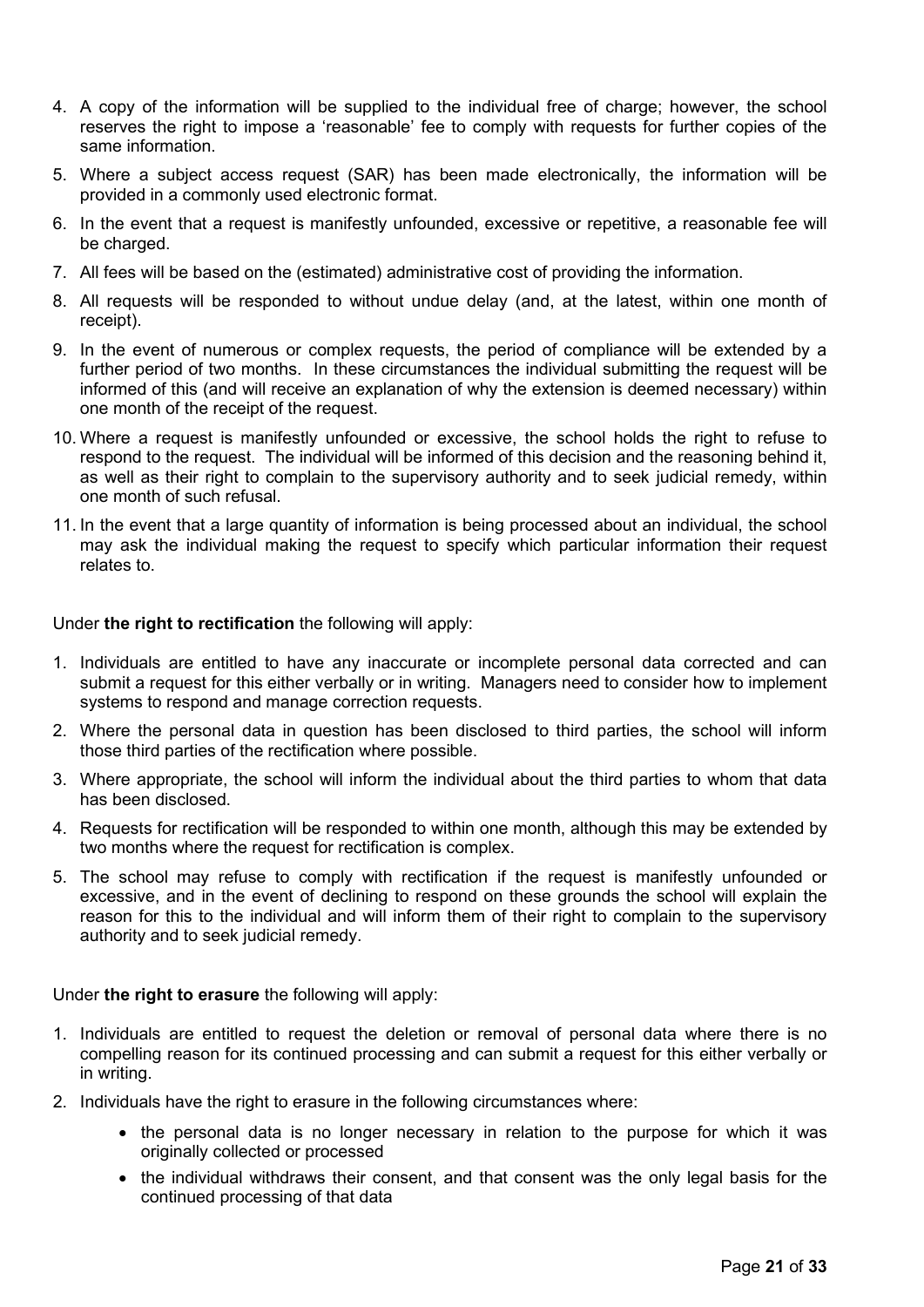- the individual objects to the processing and there is no overriding legitimate interest for continuing the processing
- the personal data was unlawfully processed
- the personal data is required to be erased to comply with a legal obligation
- the personal data is processed in relation to the offer of information society services to a child
- 3. The right to erasure does not apply if processing is necessary in connection with the exercise of freedom of expression and information or to comply with a legal obligation or for other (specified) purposes in the public interest.
- 4. Different regulations are applicable in respect of the processing of data which has been collected on the basis of consent obtained from a child (as they may not fully understand the implications or risks involved in the processing of data at the time when consent is obtained) and special attention must be taken in the event of a subsequent request for erasure of such data, irrespective of their age at the time of the request.
- 5. Where personal data has been disclosed to third parties, they will be informed about the erasure of the personal data, unless it is impossible or involves disproportionate effort to do so.
- 6. Where personal data has been made public within an online environment, the school will inform other organisations who process the personal data to erase links to and copies of the personal data in question.

## Under **the right to restrict processing** the following will apply:

- 1. This right gives an individual an alternative to requiring data to be erased: effectively it allows the individual to require data to be held in limbo whilst other challenges are resolved.
- 2. If processing of personal data is 'restricted', then the controller may only store the data. The data may not be further processed unless the individual consents; or the processing is necessary for establishment etc of legal claims; for the protection of the rights of another person; or for reasons of important public interest.
- 3. Data processing may be restricted in the following circumstances:
	- where the individual disputes the accuracy of data (in which event personal data will be restricted pending verification of the disputed element)
	- where the individual objects to processing (on the basis that the justification for this is not legitimate) (in which event the personal data will be restricted pending consideration and determination of legitimacy)
	- where the processing is deemed to be unlawful but the individual objects to erasure and requests restriction instead
	- where the controller has no further requirement (or justification) for the data but the individual requires the personal data to establish, exercise, or defend legal claims.
- 4. If the data in question has been disclosed to others, then the controller must (unless this is impossible or involves disproportionate effort) notify those recipients about the restricted processing.
- 5. The school will inform individuals when a restriction on processing has been lifted.

## Under **the right to data portability** the following will apply:

1. This right affords the individual greater control, and an increased level of choice, over the data that controllers hold. Data subjects are entitled to reuse their personal data for their own purposes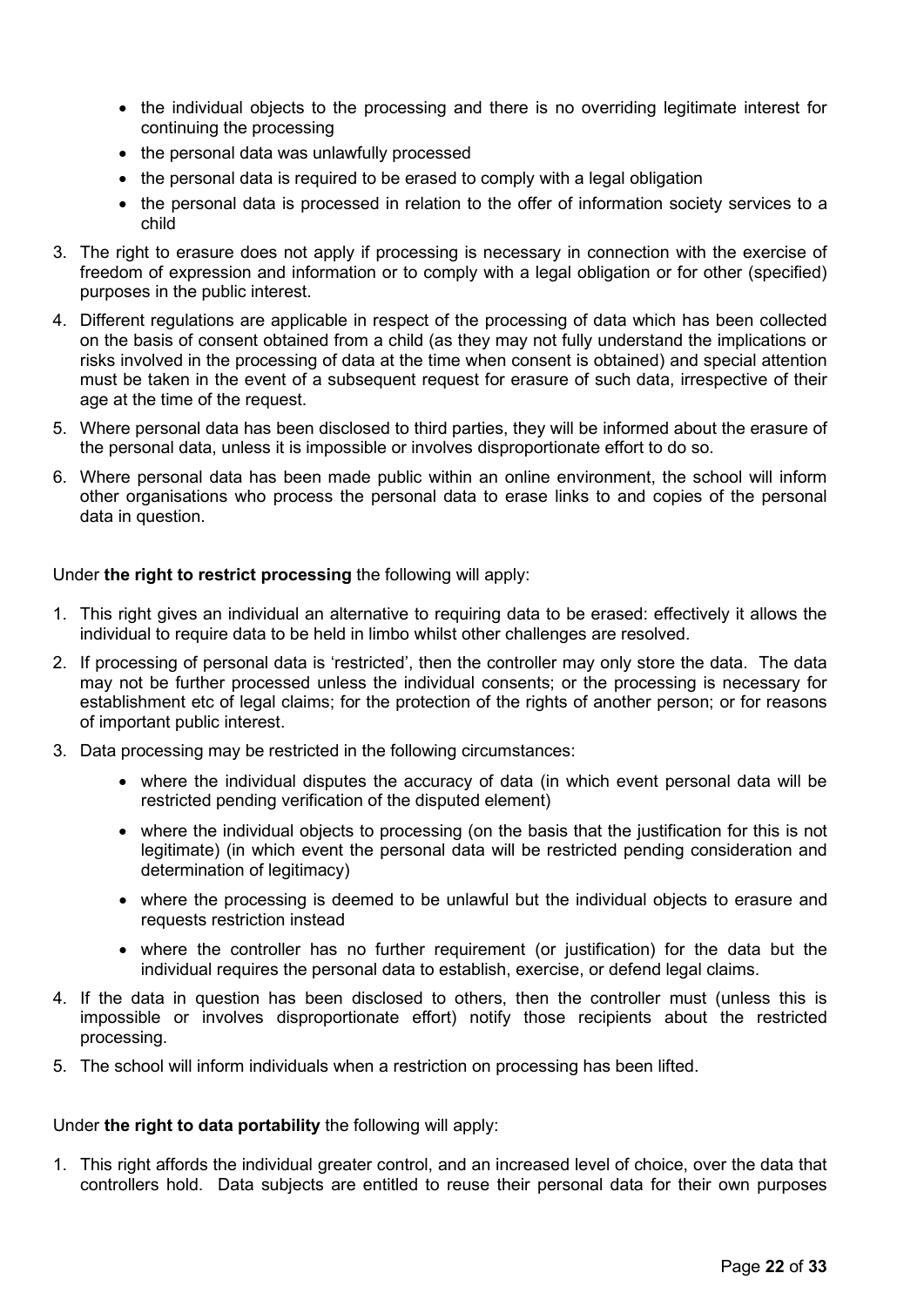across different services and should thus be able to move between service providers without any loss of data thereby enjoying a seamless transition that avoids the data subject having to repeat the task of inputting any information.

- 2. This right is applicable to personal data that an individual has provided to a data controller in circumstances where the processing is based on either the individual's consent or for the performance of a contract and where the processing is carried out by automated means
- 3. To comply with this right, it is necessary for the school to provide the personal data in a structured, commonly used and 'machine readable' form. Machine readable means that the information is structured so that software can extract specific elements of the data, enabling other organisations to use the same data.
- 4. Such data must be provided and transferred free of charge.
- 5. If the individual requests it, the school may be required to transmit the data directly to another organisation if this is technically feasible. However, the school is not required to adopt or maintain processing systems that are technically compatible with other organisations. There is no charge for this request.
- 6. In the event that the personal data concerns more than one individual, the school must consider whether providing the information would prejudice the rights of any other individual.
- 7. The school will respond without undue delay, and within one month, but where the request is complex this can be extended to two months and this must be explained to the individual within one month of receipt of the request.
- 8. Where the request is complex, or a number of requests have been received, the timeframe can be extended by two months, ensuring that the individual is informed of the extension and the reasoning behind it within one month of receipt of the request.
- 9. Where no action is being taken in response to a request, the school will, without undue delay (and at the latest within one month) explain to the individual the reason for this and will inform them of their right to complain to the supervisory authority and to seek a judicial remedy.

## Under **the right to object** the following will apply:

- 1. The school will inform individuals of their right to object at the first point of communication, and this information will be outlined in the privacy notice and explicitly brought to the attention of the data subject, ensuring that it is presented clearly and separately from any other information.
- 2. Individuals have the right to object to the following:
	- processing based on legitimate interests or the performance of a task in the public interest
	- direct marketing
	- processing for purposes of scientific or historical research and statistics.
- 3. Where personal data is processed for the performance of a legal task or legitimate interests:
	- an individual's grounds for objecting must relate to their particular situation
	- the school will stop processing the individual's personal data unless the processing is for the establishment, exercise or defence of legal claims or the school can demonstrate compelling legitimate grounds for the processing which override the interests, rights and freedoms of the individual.
- 4. Where personal data is processed for direct marketing purposes:
	- the school will stop processing personal data for direct marketing purposes as soon as an objection is received
	- the school cannot refuse an individual's objection regarding data that is being processed for direct marketing purposes.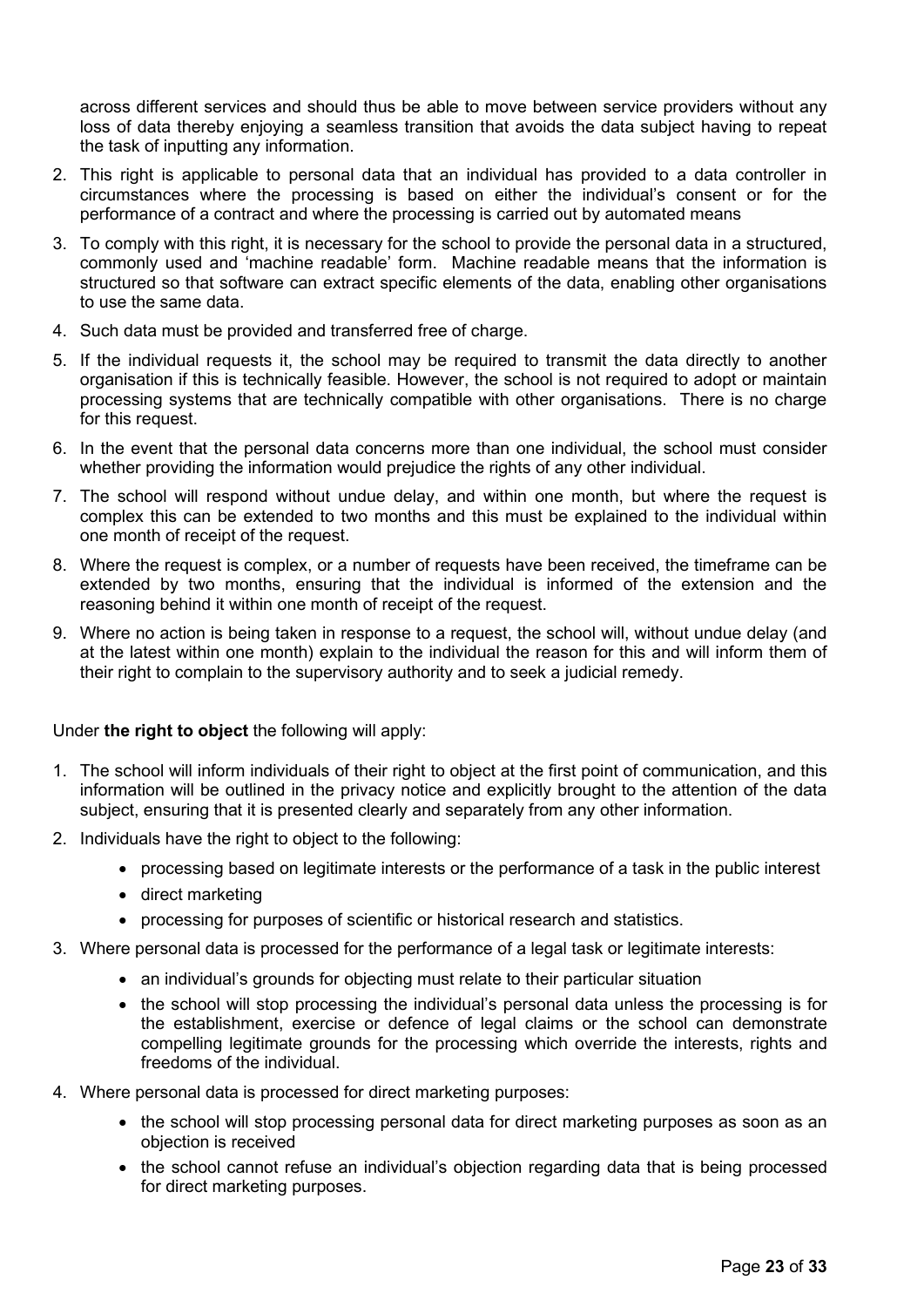- 5. Where personal data is processed for research purposes:
	- the individual must have grounds relating to their particular situation in order to exercise their right to object
	- where the processing of personal data is necessary for the performance of a public interest task, the school is not required to comply with an objection to the processing of the data.
- 6. Where the processing activity is outlined above, but is carried out online, the school will offer a method for individuals to object online.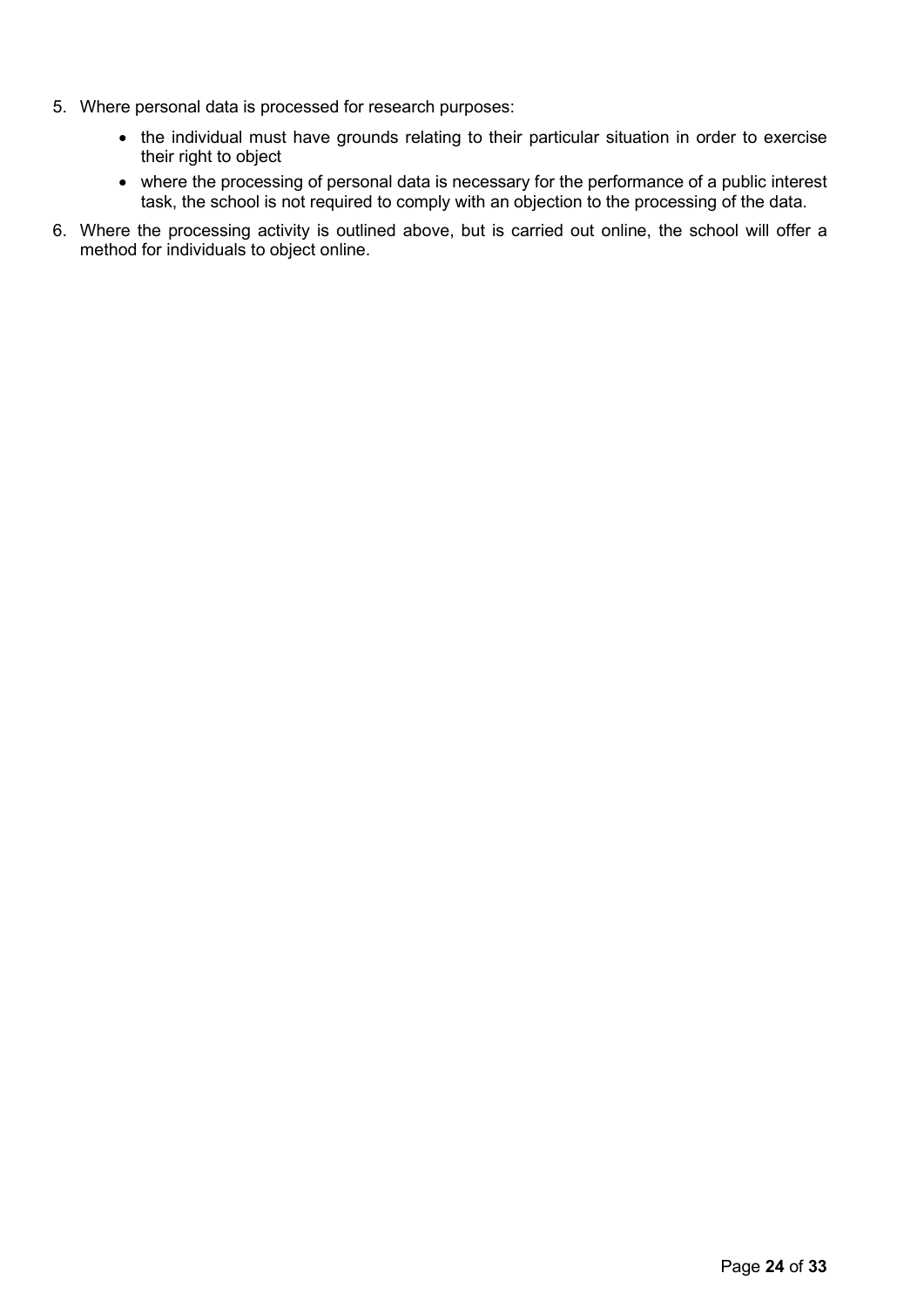#### **Appendix 2: Definitions contained within GDPR**

- <span id="page-24-0"></span>1. **Personal data** means any information relating to an identified or identifiable natural person ('data subject'); an identifiable natural person is one who can be identified, directly or indirectly, in particular by reference to an identifier such as a name, an identification number, location data, an online identifier or to one or more factors specific to the physical, physiological, genetic, mental, economic, cultural or social identity of that natural person
- 2. **Processing** means any operation or set of operations which is performed on personal data or on sets of personal data, whether or not by automated means, such as collection, recording, organisation, structuring, storage, adaptation or alteration, retrieval, consultation, use, disclosure by transmission, dissemination or otherwise making available, alignment or combination, restriction, erasure or destruction
- 3. **Restriction of processing** means the marking of stored personal data with the aim of limiting their processing in the future
- 4. **Profiling** means any form of automated processing of personal data consisting of the use of personal data to evaluate certain personal aspects relating to a natural person, in particular to analyse or predict aspects concerning that natural person's performance at work, economic situation, health, personal preferences, interests, reliability, behaviour, location or movements
- 5. **Pseudonymisation** means the processing of personal data in such a manner that the personal data can no longer be attributed to a specific data subject without the use of additional information, provided that such additional information is kept separately and is subject to technical and organisational measures to ensure that the personal data is not attributed to an identified or identifiable natural person
- 6. **Filing system** means any structured set of personal data which are accessible according to specific criteria, whether centralised, decentralised or dispersed on a functional or geographical basis
- 7. **Controller** means the natural or legal person, public authority, agency or other body which, alone or jointly with others, determines the purposes and means of the processing of personal data
- 8. **Processor** means a natural or legal person, public authority, agency or other body which processes personal data on behalf of the controller
- 9. **Recipient** means a natural or legal person, public authority, agency or another body, to which the personal data is disclosed, whether a third party or not
- 10. **Third party** means a natural or legal person, public authority, agency or body other than the data subject, controller, processor and persons who, under the direct authority of the controller or processor, are authorised to process personal data
- 11. **Consent** of the data subject means any freely given, specific, informed and unambiguous indication of the data subject's wishes by which that person, by a statement or by a clear affirmative action, signifies agreement to the processing of personal data relating to them
- 12. **Personal data breach** means a breach of security leading to the accidental or unlawful destruction, loss, alteration, unauthorised disclosure of, or access to, personal data transmitted, stored or otherwise processed
- 13. **Genetic data** means personal data relating to the inherited or acquired genetic characteristics of a natural person which give unique information about the physiology or the health of that natural person and which result, in particular, from an analysis of a biological sample from the natural person in question
- 14. **Biometric data** means personal data resulting from specific technical processing relating to the physical, physiological or behavioural characteristics of a natural person, which allow or confirm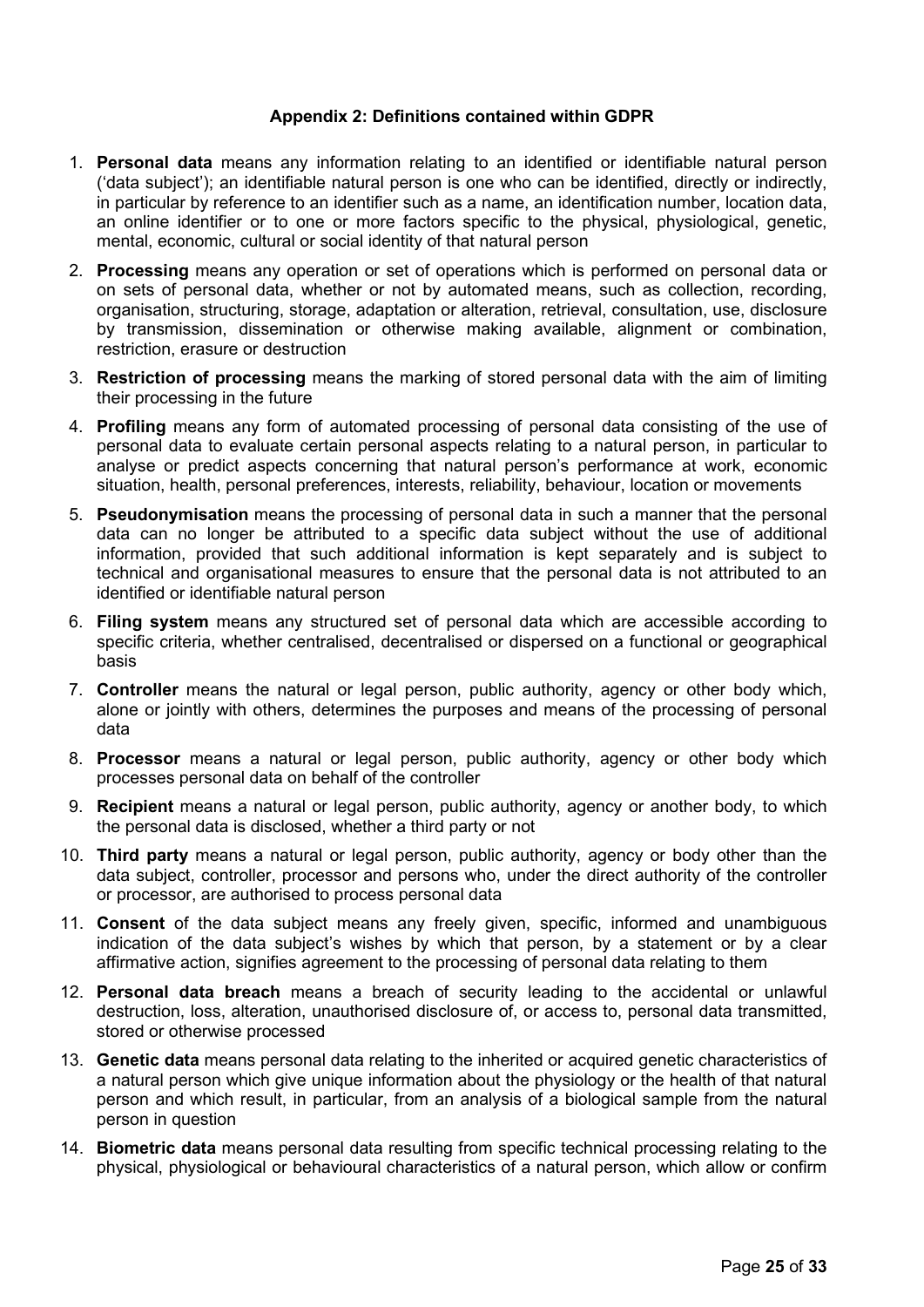the unique identification of that natural person, such as facial images or dactyloscopic (fingerprint) data

15. **Data concerning health** means personal data related to the physical or mental health of a natural person, including the provision of health care services, which reveal information about their health status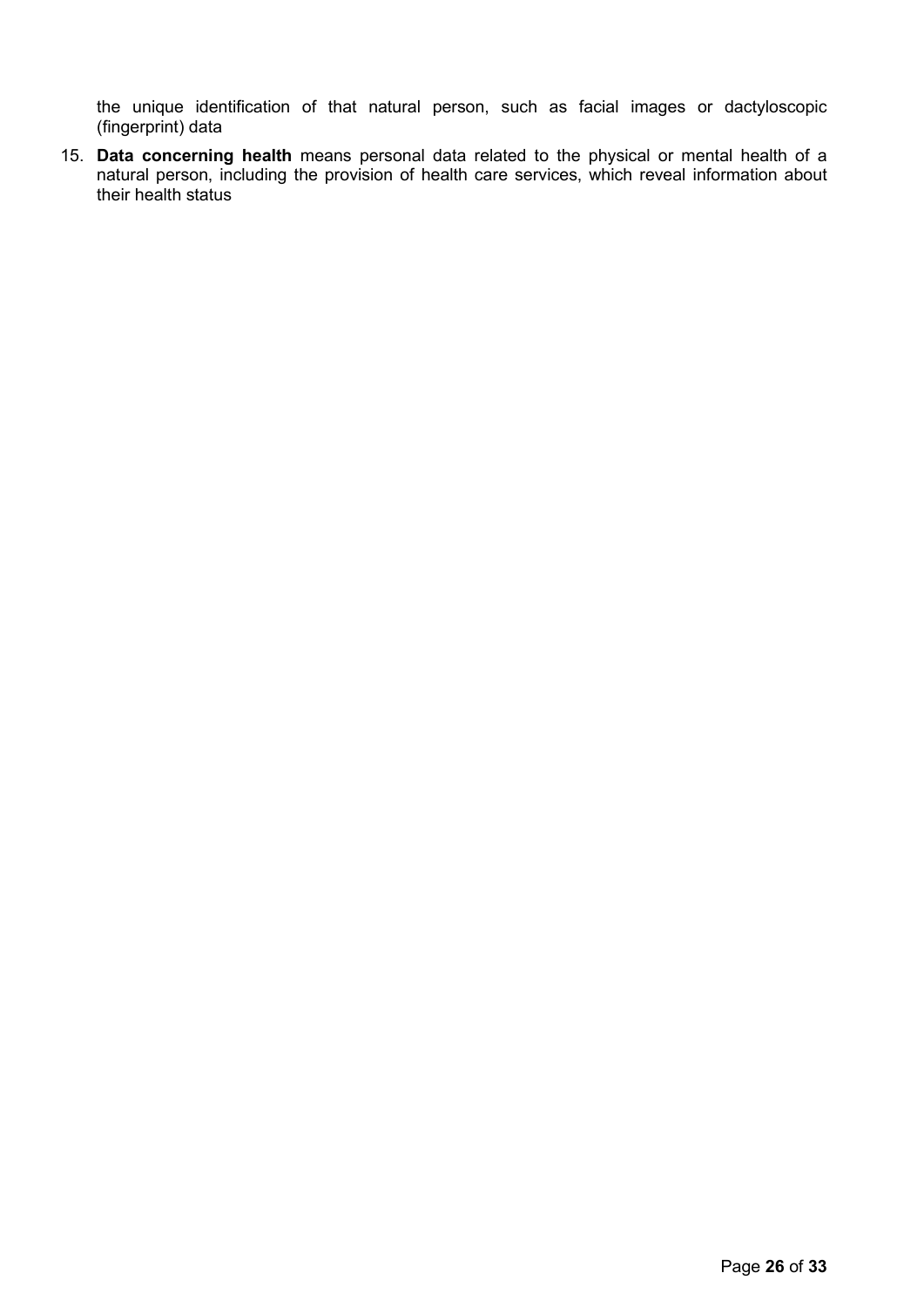## **Appendix 3: Automated decision making and profiling**

<span id="page-26-0"></span>The GDPR restricts organisations from making solely automated decisions, including those based on profiling, that have a legal or similarly significant effect on individuals.

For something to be solely automated there must be no human involvement in the decisionmaking process. Individuals have the right not to be subject to a decision which is based on automated processing (e.g. profiling) or a method which produces a legal effect (or a similarly significant effect) on the individual.

The school may not currently use such methods, but in the event that they are deployed at any time in the future the school undertakes to ensure that individuals are able to obtain human intervention in order to express their point of view and to obtain an explanation of the decision and challenge it should they wish to do so.

As and when automatically processing personal data for profiling purposes, the school will ensure that appropriate safeguards are in place, and these will include:

- ensuring processing is fair and transparent by providing meaningful information about the logic involved, as well as the significance and the predicted impact
- using appropriate mathematical or statistical procedures
- implementing appropriate technical and organisational measures to enable inaccuracies to be corrected and minimise the risk of errors
- securing personal data in a way that is proportionate to the risk to the interests and rights of the individual and prevents discriminatory effects.

Automated decisions must not concern a child or be based on the processing of sensitive data, unless:

- the school has the explicit consent of the individual
- the processing is necessary for reasons of substantial public interest on a legal basis.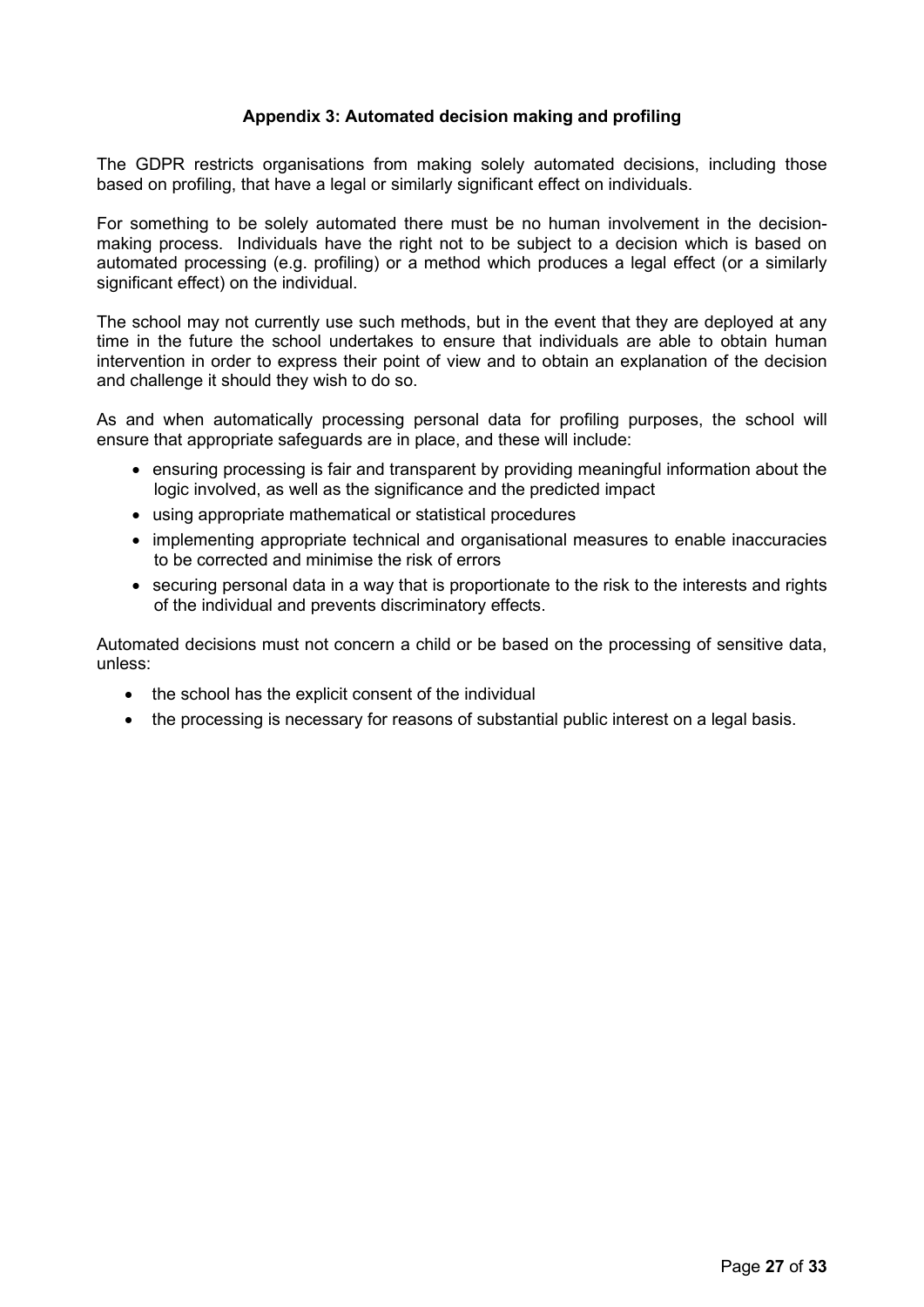# **Appendix 4: Guide to the role of DPO**

<span id="page-27-0"></span>The Data Protection Officer (DPO) is tasked with:

- i. informing and advising the governing body in relation to all aspects of their responsibilities under GDPR (and other data protection legislation)
- ii. monitoring compliance with the General Data Protection Regulation (GDPR) and other data protection laws
- iii. monitoring compliance with the organisation's data protection policies
- iv. raising awareness of data protection issues
- v. providing training and CPD to staff members on relevant aspects of data processing and data protection
- vi. maintaining comprehensive records of all data processing activities
- vii. managing internal data protection activities
- viii. carrying out audits
- ix. being the interface between data subjects and the school, informing them of how their data is being used, and their rights in relation to this

In the performance of their tasks, the school's DPO will always be conscious of the need to have due regard to the risk associated with data processing operations and will take into account the nature, scope, context and purposes of all forms of data processing.

The school will take account of the DPO's advice and the information they provide on the school's data protection obligations.

When carrying out a Data Protection Impact Assessment (DPIA) the school will seek the advice of the DPO who will also monitor the process.

The school's DPO acts as a contact point for school employees, for pupils (and their parents/carers) and for the Information Commissioner's Office (ICO). The DPO co-operates with the ICO and will consult as necessary on any matter of relevance.

Accessibility of the DPO:

The school's DPO is easily accessible as a point of contact for:

- i. employees
- ii. pupils and their parents/carers
- iii. the ICO.

The school has published the contact details of the DPO and has communicated these to the ICO.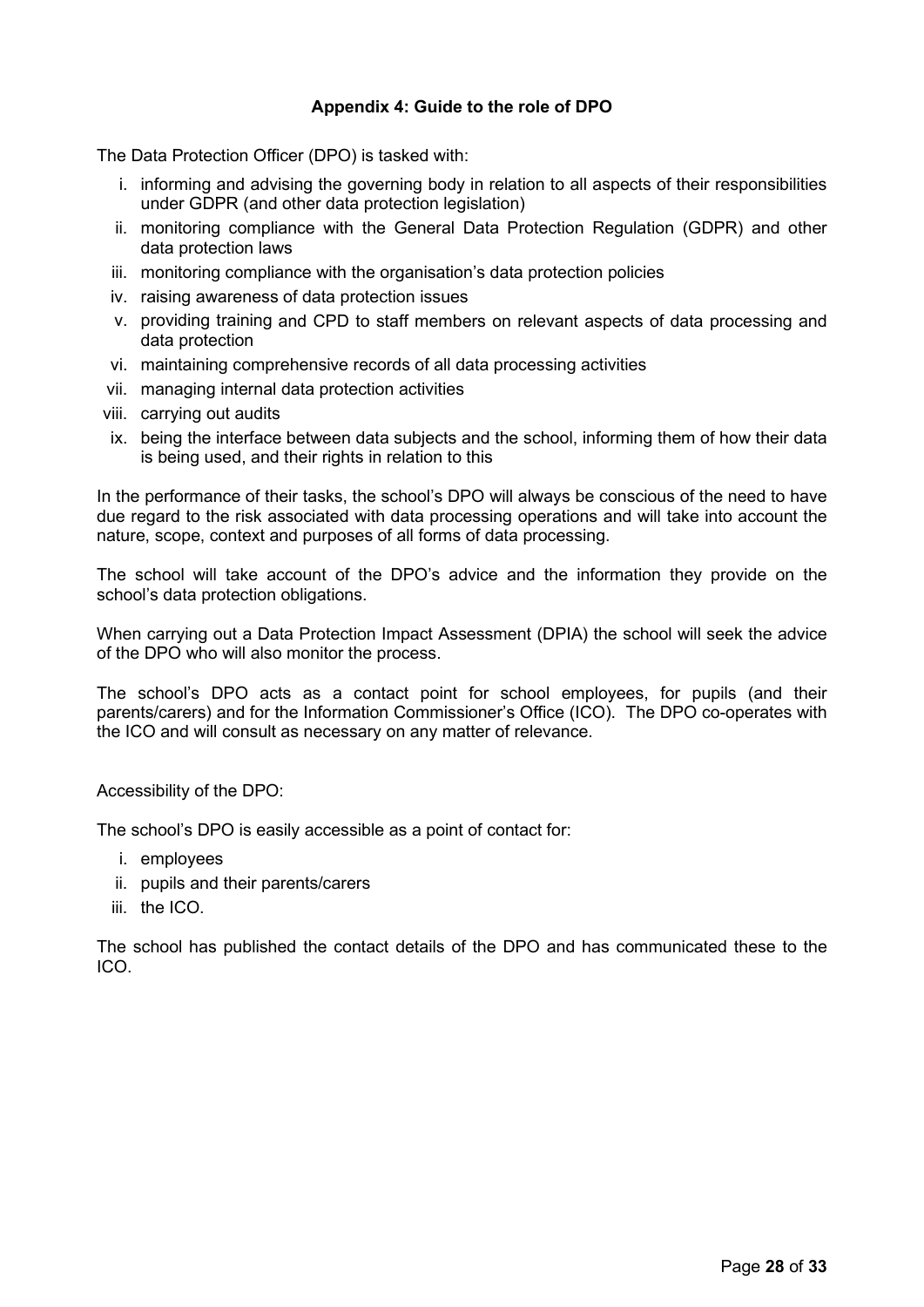# **Appendix 5: SAR form**



#### **Subject Access Request Form**

#### <span id="page-28-0"></span>**1. \*Your details** (block capitals please)

| Surname:          | First names:                                   |  |
|-------------------|------------------------------------------------|--|
| Title:            | Any other names used:<br>(such as maiden name) |  |
| Date of birth:    |                                                |  |
| Current address:  | Previous address:                              |  |
| Postcode:         | Postcode:                                      |  |
| Telephone number: |                                                |  |
| Email address:    |                                                |  |

**\****you will be asked to provide proof of your identity and address – please see the guidance notes attached*.

## **2. Whose information are you requesting? (please tick relevant box)**

- **My own**
- **Someone else's**
- **Both my own and someone else's**

#### **3. \*If you are requesting someone else's information, to whom does it relate?**

#### **(please provide their details)**

 **\****you will be asked to provide proof of entitlement to request information on someone else's behalf*.

| Surname:          | First names:                                   |
|-------------------|------------------------------------------------|
| Title:            | Any other names used:<br>(such as maiden name) |
| Date of birth:    |                                                |
| Current address:  | Previous address:                              |
| Postcode:         | Postcode:                                      |
| Telephone number: |                                                |
| Email address:    |                                                |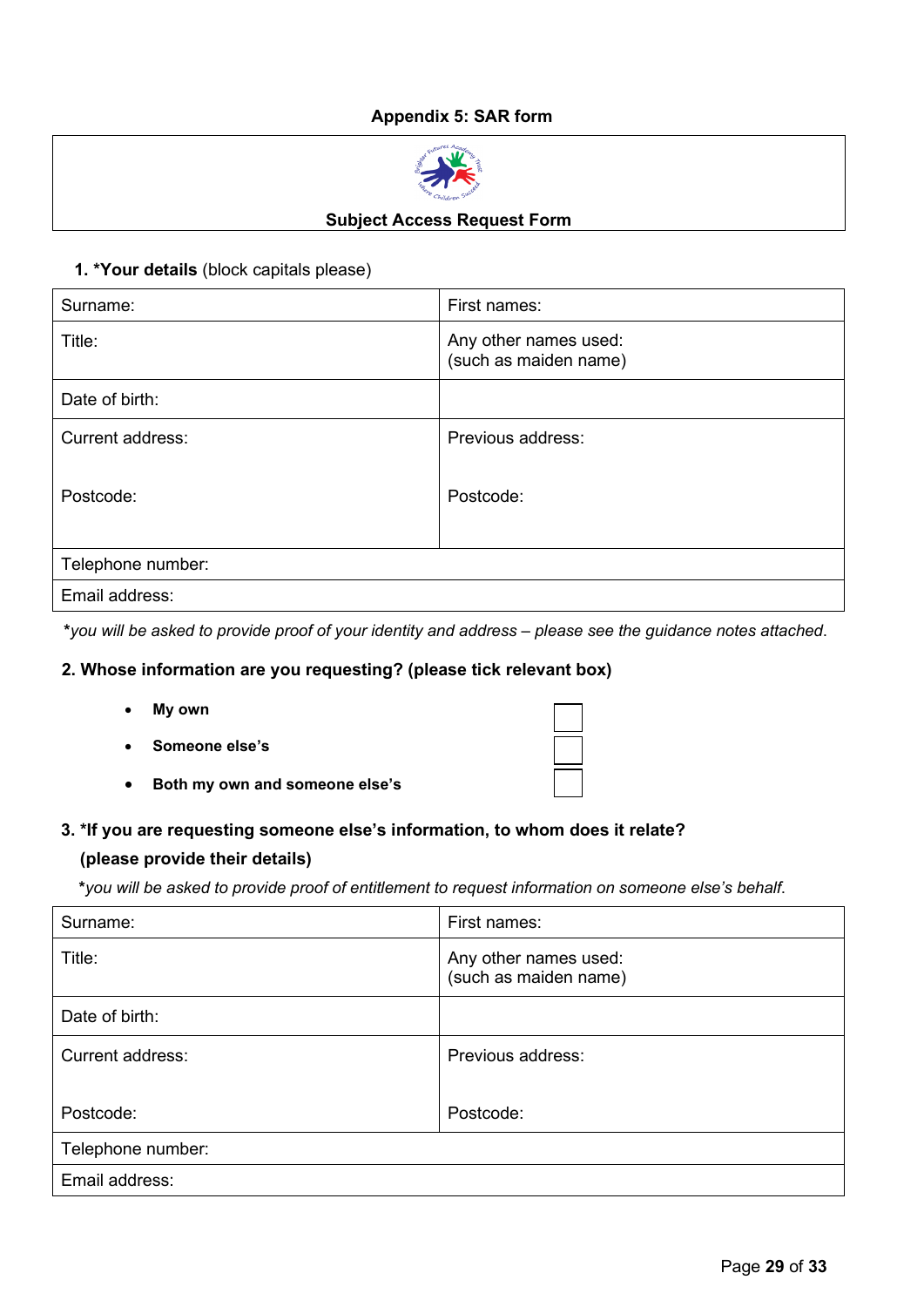**Your relationship to this person (please tick the relevant box)**

- **Mother**
- **Father**
- Carer

.

• Other (please explain below)

Please see the guidance notes attached.

## **4. Details of the information you are requesting**

| Please describe the type of information you want to see:           |  |
|--------------------------------------------------------------------|--|
| Which people do you think hold the information you are requesting? |  |
|                                                                    |  |

# **5. Proof of identification and entitlement**

Documents provided as proof of identity (please see the guidance notes):

| Passport or photo ID driving licence                   |  |
|--------------------------------------------------------|--|
| <b>Birth certificate</b>                               |  |
| <b>Bank statement</b>                                  |  |
| Recent utility bill (original, less than 3 months old) |  |
| Change of name documents (original)                    |  |

Signature of applicant:  $\Box$  Date:  $\Box$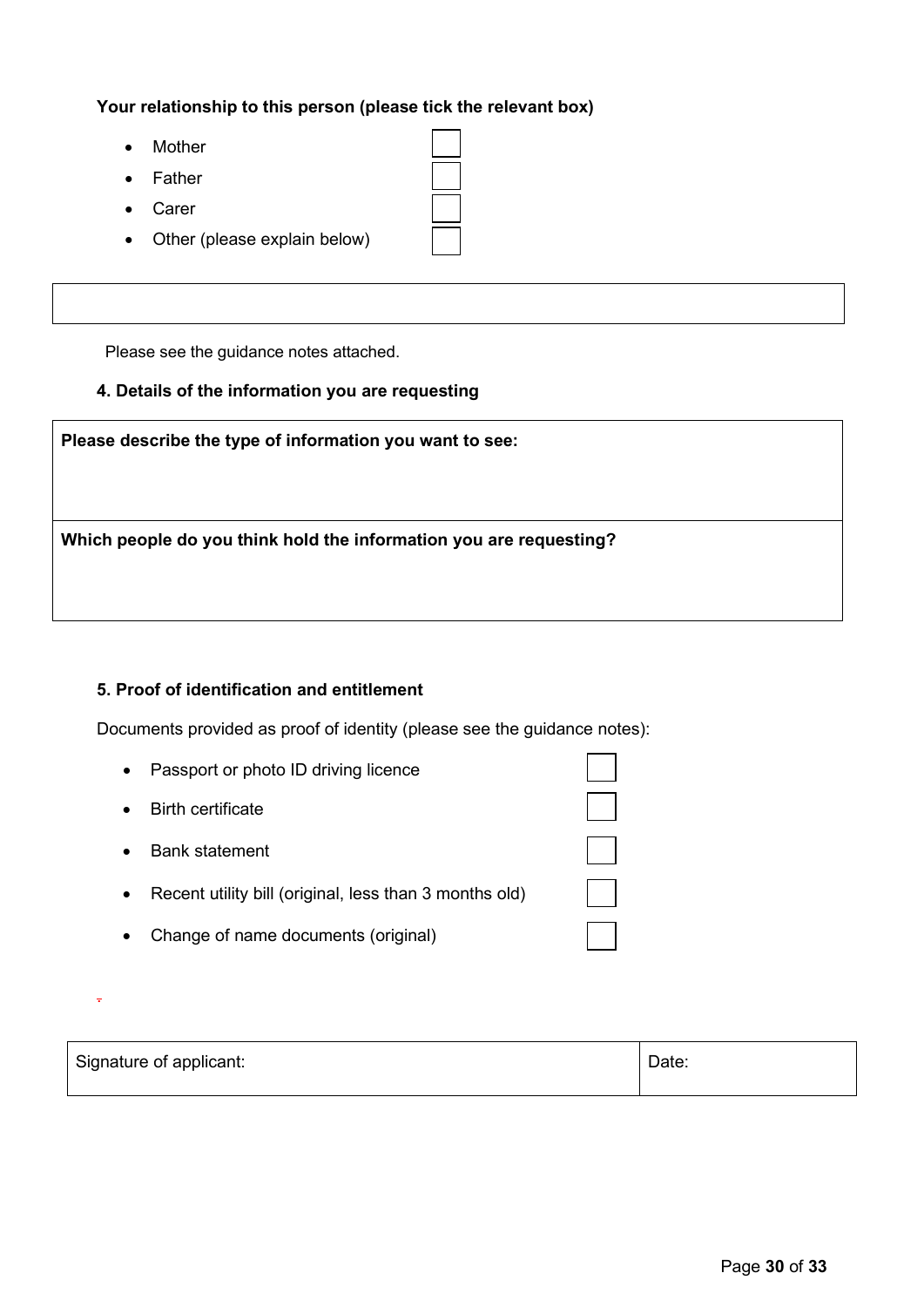- <span id="page-30-0"></span>**1. Personal details:** Please complete your personal details as requested. Please tell us if you have been known by any other name and if you have lived at your previous address for less than two years please provide your previous address. If you are requesting historical information, then provide as many details as possible, for example previous addresses with dates. Use a separate sheet of paper if required.
- **2. Details of the information you require:** You should give as much detail as possible about the information you want us to provide and the people you think might hold the information to assist us in our data search.
- **3. Proof of identification:** Proof of name and address is required to ensure we only give information to the correct person. We require two original pieces of documentation, e.g. a recent utility bill (less than three months old) or a bank statement showing your name *and* address and an original piece of photo documentation such as a passport or photo ID driving licence. If you have changed your name please provide proof of this. All documents must be originals, photocopies will not be accepted.
- **4. Keep your documents secure:** Documents may be brought into school or sent to us in the post. Always send these important original documents by recorded, special or registered delivery/post. The school cannot be held liable for any documents lost in the post.
- **5. Proof of entitlement**: Under DPA/GDPR only the data subject has the right to ask to see their own records. All individuals aged 16 or over should make their own subject access requests if they have the mental capacity to make their own decisions (in this context mental capacity is defined as in the Mental Capacity Act 2005) unless they appoint someone else to make the request on their behalf.
- **6. Making a request on behalf of someone else:** People making subject access requests on behalf of someone else need to demonstrate that they have the right to do so and we have listed the categories and proof required below.

**\****please note that if you make a subject access request on behalf of a child or young person aged 12 to 15 years old, we may independently seek their consent to release the documents to you, even if you have parental responsibility for them – this means we may not disclose the information to you if they refuse their consent*.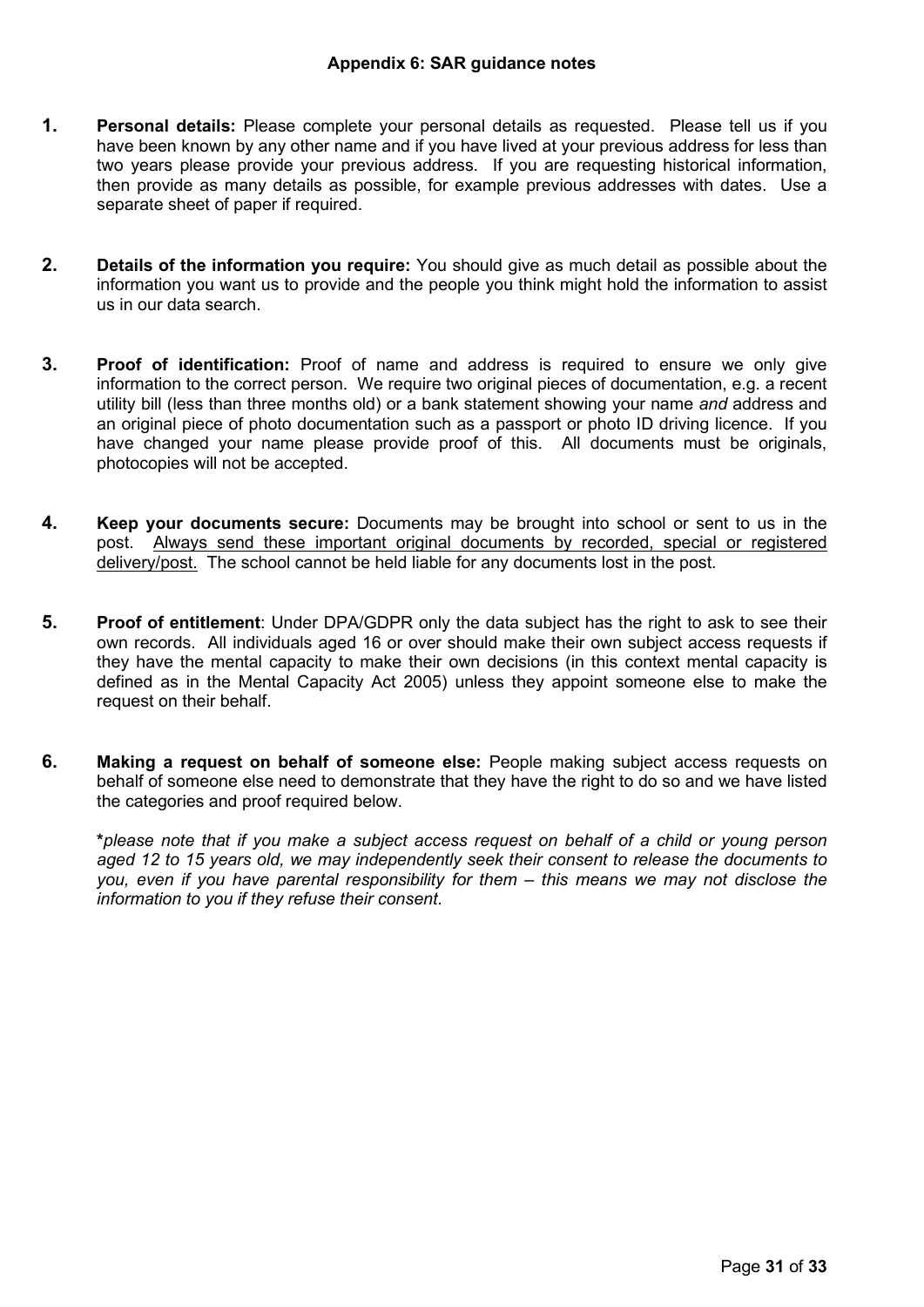- **7. A birth parent making a subject access request on behalf of their child aged below 16 years:**
	- **Birth mother:** Child's birth certificate.
	- **Birth father (married to the birth mother of the child):** Child's birth certificate **and** birth parents' marriage certificate.
	- **Birth father (unmarried to the birth mother of the child) for children born before 1 December 2003:** Child's birth certificate showing registration or re-registration of the birth after 1 December 2003 naming the birth father as the child's father **or** Parental Responsibility Order granted by Court **or** Residence Order granted by Court **or** proof of being appointed the child's Guardian by Court, by child's birth mother or other Guardian **or**  Parental Responsibility Agreement with the birth mother.
	- **Birth father (unmarried to the birth mother of the child) for children born after 1 December 2003:** Child's birth certificate naming the birth father **or** Parental Responsibility Order granted by Court **or** Residence Order granted by Court **or** proof of being appointed the child's Guardian by Court, by child's birth mother or other Guardian **or** Parental Responsibility Agreement with the birth mother.
- **8. An adoptive parent making a subject access request on behalf of their child aged below 16 years:**
	- The Adoption Order
- **9. A person who is not the child's parent making a subject access request on behalf of their child aged below 16 years:**
	- Residence Order granted by the Court **or**
	- Special Guardianship Order granted by the Court **or**
	- Proof of permission to make the subject access request, a signed letter or consent form from a person with parental responsibility and/or the child if the child is 12 years or older

## **10. A person making a subject access request on behalf of a person aged 16 years or over:**

We require proof of permission to make the request on their behalf, such as a signed letter or consent form from the person. We may contact the person for confirmation that we can release the information to you.

#### **11. A person making a subject access request on behalf of a person lacking mental capacity aged 16 years or over:**

- For a young person aged 16 17 years old we require proof of parental responsibility, as specified in sections 7 and 8 above, or if you are a carer as in section 9 above we require a Residence Order granted by the Court or a Special Guardianship Order granted by the Court.
- For persons aged 18 or over we require proof of a valid Lasting Power of Attorney **or** an Enduring Power of Attorney **or** proof of a Court appointed Deputyship.